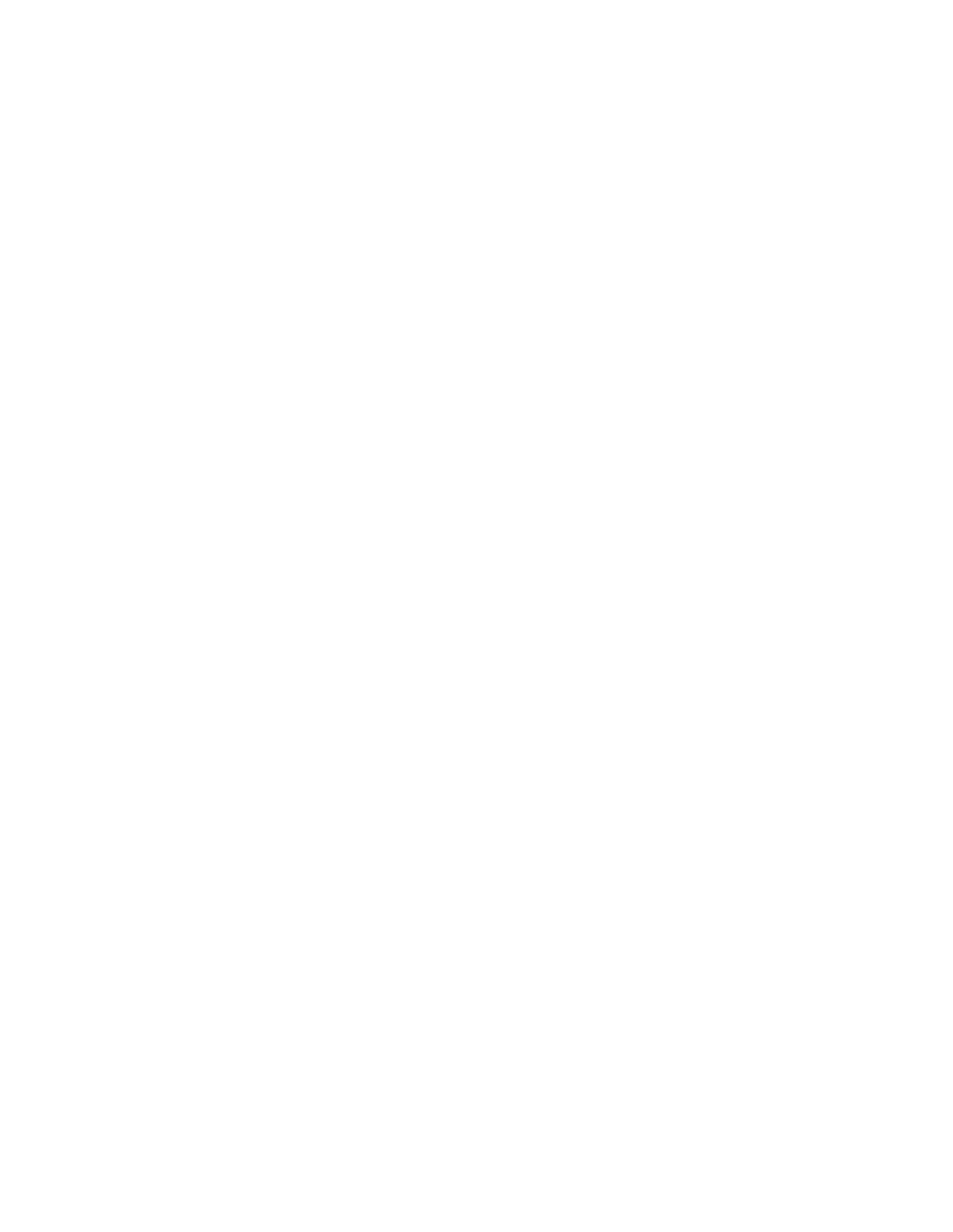## **TABLE OF CONTENTS**

| 6.1 |    |
|-----|----|
| 6.2 |    |
| 6.3 |    |
| 6.4 |    |
| 6.5 |    |
| 6.6 |    |
| 6.7 |    |
|     |    |
| 7.1 |    |
| 7.2 |    |
| 7.3 |    |
| 7.4 |    |
| 7.5 |    |
| 7.6 | 9  |
| 7.7 |    |
| 7.8 |    |
| 7.9 |    |
|     | 13 |
| 8.1 |    |
| 8.2 |    |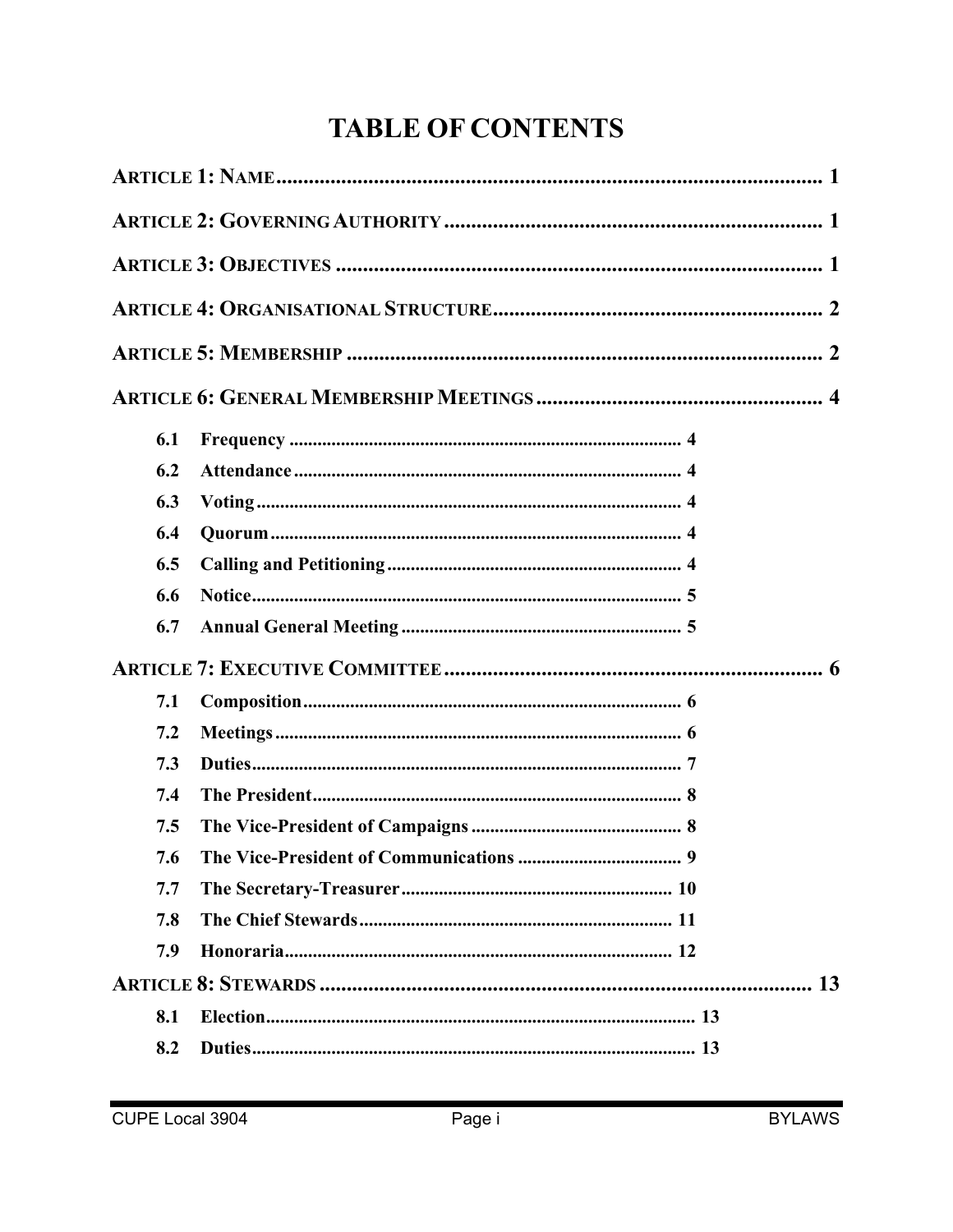| 8.3 |                                                                 |  |
|-----|-----------------------------------------------------------------|--|
| 8.4 |                                                                 |  |
| 8.5 |                                                                 |  |
| 8.6 |                                                                 |  |
| 8.7 |                                                                 |  |
| 8.8 |                                                                 |  |
|     | ARTICLE 9: NEGOTIATING COMMITTEES (UNIT 1, UNIT AND UNIT 3)  15 |  |
| 9.1 |                                                                 |  |
| 9.2 |                                                                 |  |
| 9.3 |                                                                 |  |
|     |                                                                 |  |
|     |                                                                 |  |
|     |                                                                 |  |
|     |                                                                 |  |
|     |                                                                 |  |
|     |                                                                 |  |
|     |                                                                 |  |
|     |                                                                 |  |
|     |                                                                 |  |
|     |                                                                 |  |
|     |                                                                 |  |
|     |                                                                 |  |
|     |                                                                 |  |
|     |                                                                 |  |
|     |                                                                 |  |
|     |                                                                 |  |
|     |                                                                 |  |
|     |                                                                 |  |
|     |                                                                 |  |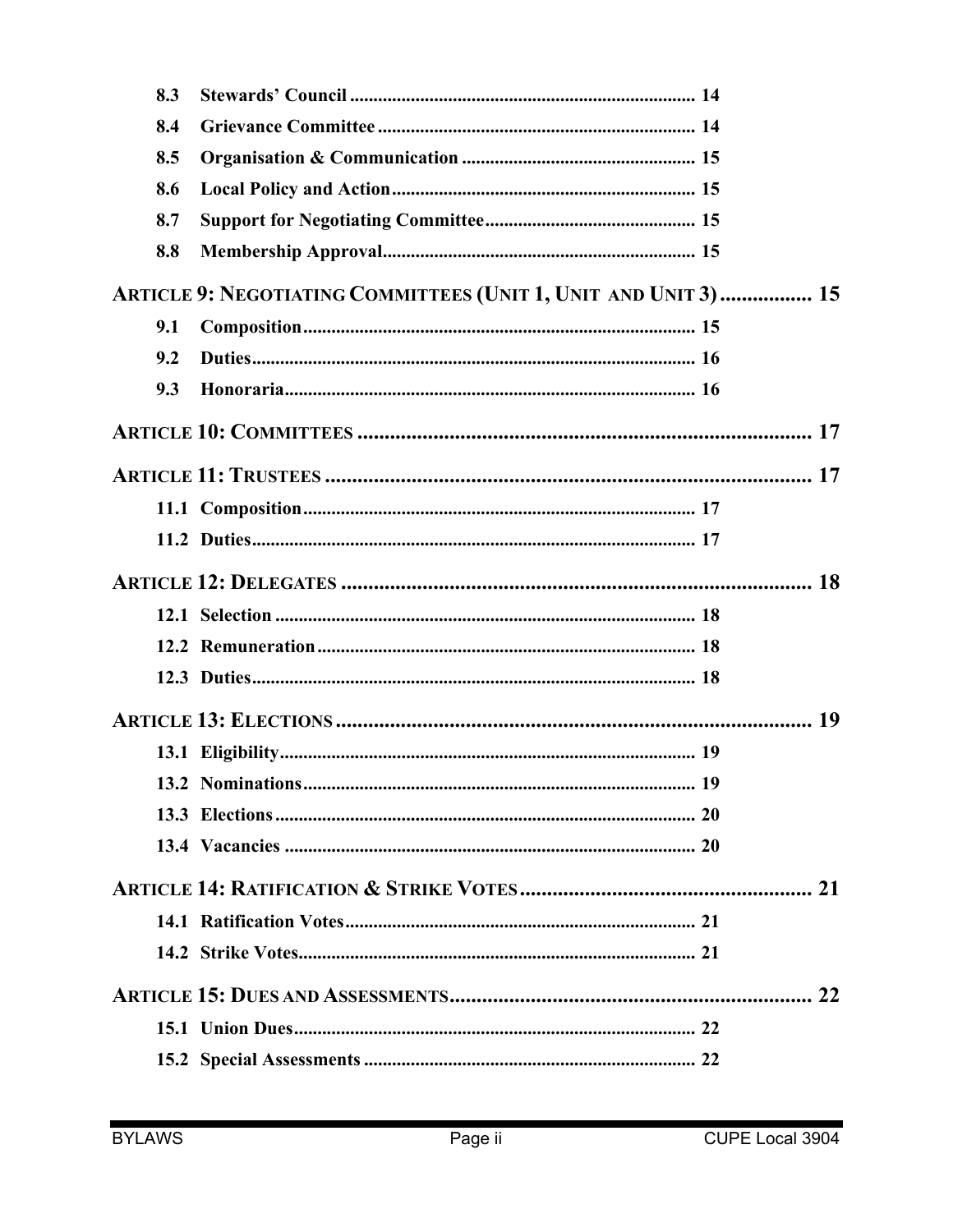| 19.2 Executive Committee and Stewards' Council Amendments 25 |           |
|--------------------------------------------------------------|-----------|
|                                                              |           |
|                                                              |           |
|                                                              |           |
|                                                              | <b>26</b> |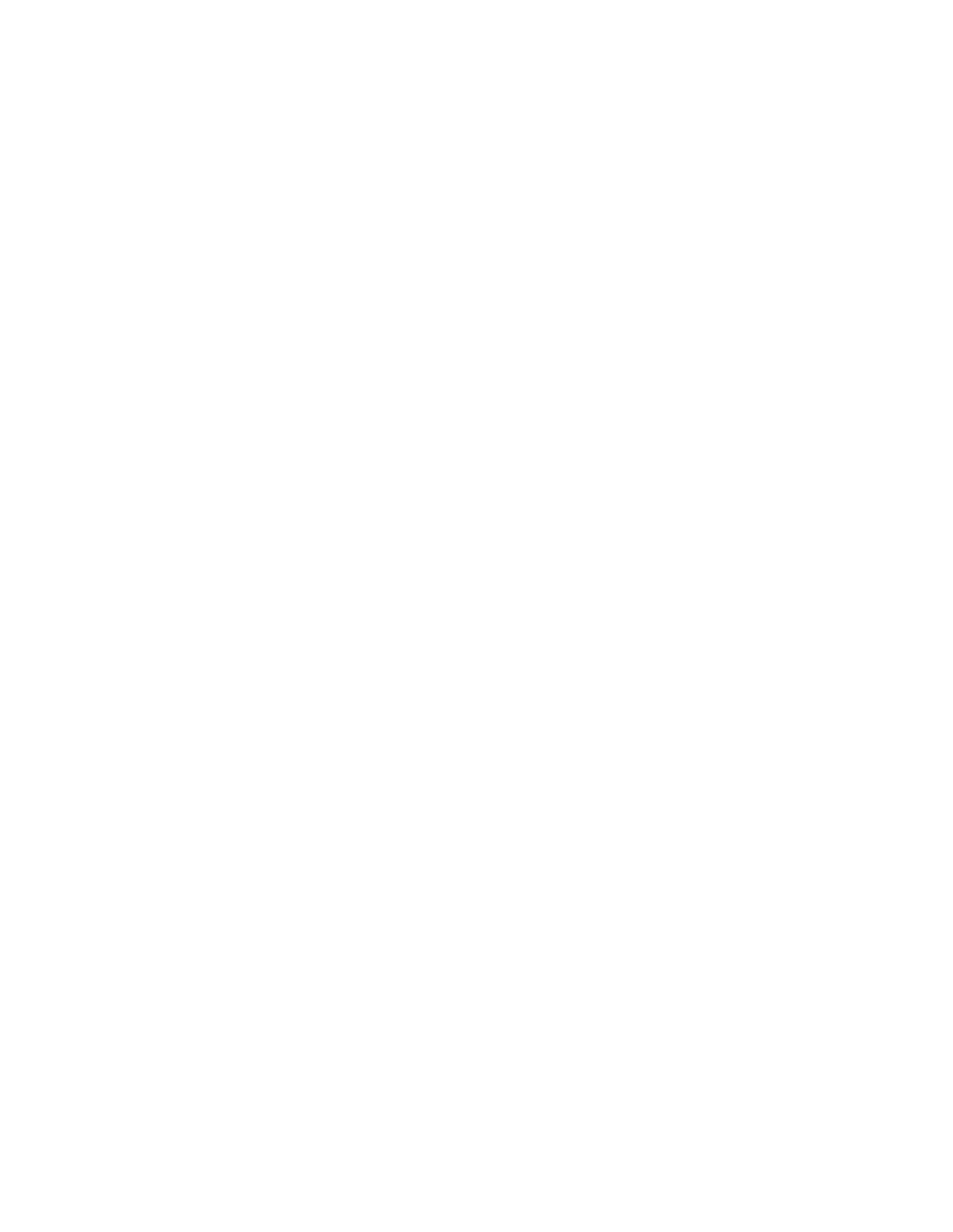## **BYLAWS**

## CUPE Local 3904 Ryerson Polytechnic University

## **ARTICLE 1: NAME**

The name of this trade union shall be "Canadian Union of Public Employees, Local 3904, Ryerson Polytechnic University;" hereinafter referred to as "the Local."

## **ARTICLE 2: GOVERNING AUTHORITY**

The Local is a chartered local of the Canadian Union of Public Employees, hereinafter referred to as "CUPE" or as "the Union." These Bylaws shall conform in all respects with the Constitution of the Union. Should an unauthorised conflict arise with respect to the CUPE Constitution, the CUPE Constitution shall take precedence.

The activities of the Local shall be in conformity with the Constitution of the Canadian Union of Public Employees and the Bylaws of the Local.

## **ARTICLE 3: OBJECTIVES**

The objectives of the Local are as follows:

- (a) To protect, maintain, and advance the interests of the members of the Local;
- (b) To regulate relations between the Employer and the employees by means of collective bargaining, mediation, and joint consultation;
- (c) To assist in improving the quality of education at Ryerson Polytechnic University by means of active participation in the determination of teaching methods, curriculum, and course content;
- (d) To develop and maintain professional standards of skill, to maintain fair rates of pay and terms and conditions of employment for its members in recognition of their skill, and to work to ensure work opportunities for members within its jurisdiction;
- (e) To act as a lobbying agent on behalf of its members to all appropriate outside agencies which are responsible for, or which have an interest in, post-secondary education issues (such as funding, access, and quality) in the province of Ontario;
- (f) To provide an opportunity for its members to influence and shape the future through free democratic trade unionism;
- (g) To support CUPE in its objectives as set out in the CUPE Constitution;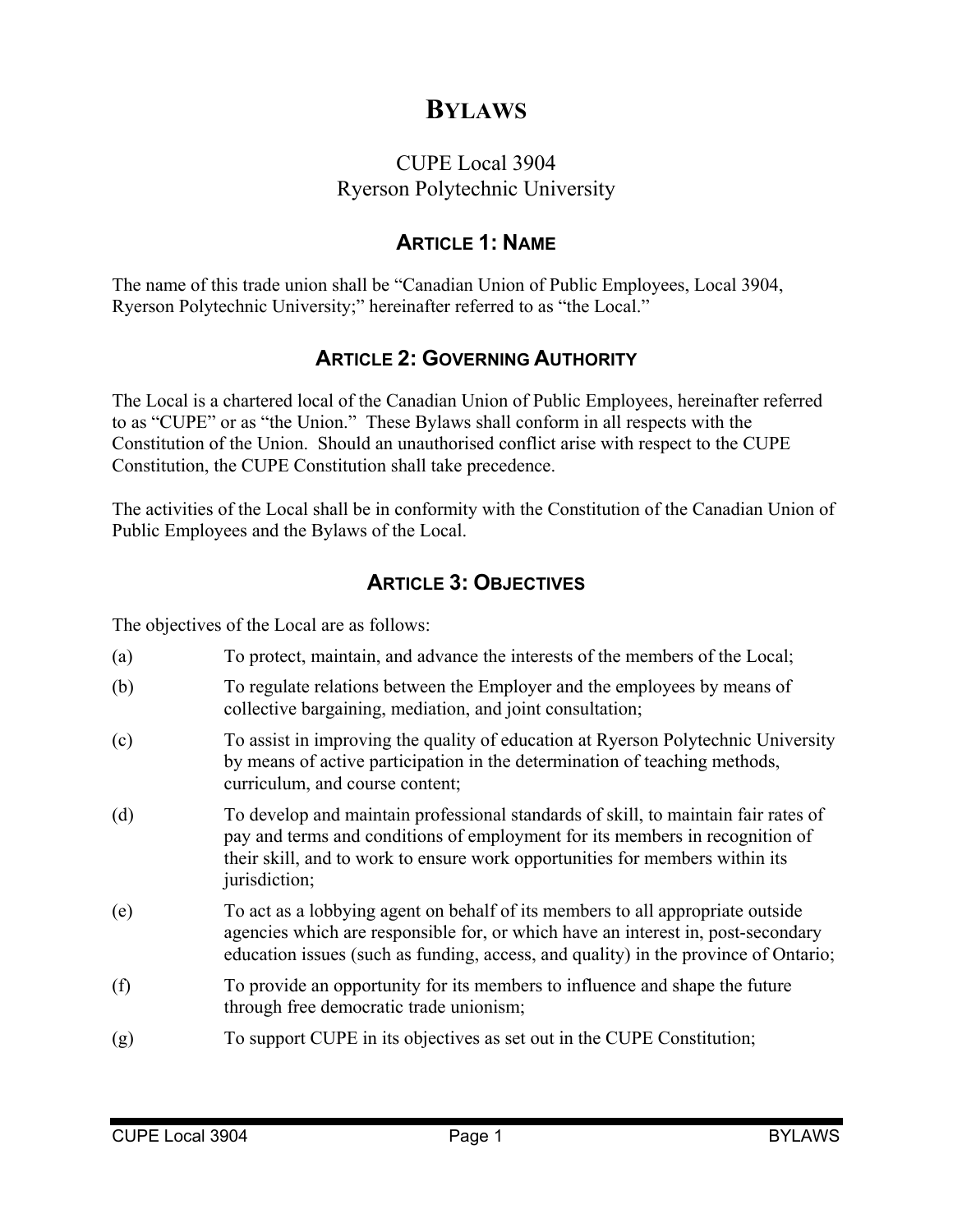- (h) To take such actions as are necessary and/or appropriate to advance the labour movement as a whole; and
- (i) To do all things necessary to the attainment of the above objectives.

## **ARTICLE 4: ORGANISATIONAL STRUCTURE**

- 4.1 The Bylaws are adopted by the Local pursuant to  $-$  and to supplement  $-$ Appendix B of the CUPE Constitution, to safeguard the rights of all members, to provide for responsible administration of the Local, and to involve as many members as possible in the affairs of the Local through the sharing of duties and responsibilities.
- 4.2 The governing bodies of the Local shall consist of the following:
	- (a) The membership,
	- (b) The Stewards' Council,
	- (c) The Executive Committee, and
	- (d) Other committees and caucuses as may be struck, from time to time, under the terms of these Bylaws.
- 4.3 In addition to the governing bodies listed in Article 4.2 above, the Local's organisational structure shall include Trustees, as provided for by Article 11 herein.
- 4.4 The plenary authority of the Local shall rest with the membership of the Local. Such authority shall be exercised in properly constituted membership meetings, ratification and strike votes in accordance with these Bylaws.
- 4.5 The fiscal year shall be from 01 January until 31 December.
- 4.6 All meetings held under the auspices of the Local shall be conducted in accordance with *Bourinot's Rules of Order*, except as altered by the CUPE Constitution, these Bylaws, or the membership.

## **ARTICLE 5: MEMBERSHIP**

- 5.1(a) The membership of Unit 1 of the Local shall consist of all instructors employed by Ryerson Polytechnic University ("the University") as defined in the 17 October 1977 decision of the Ontario Labour Relations Board (File #2173-76-R) and in the collective agreement between the Local and the University; hereinafter referred to as the "Unit 1 bargaining unit."
- 5.1(b) The membership of Unit 2 of the Local shall consist of all instructors employed by the University as defined in the 27 July 1994 decision of the Ontario Labour Relations Board (File #0537-94-R) and in the collective agreement between the Local and the University; hereinafter referred to as the "Unit 2 bargaining unit."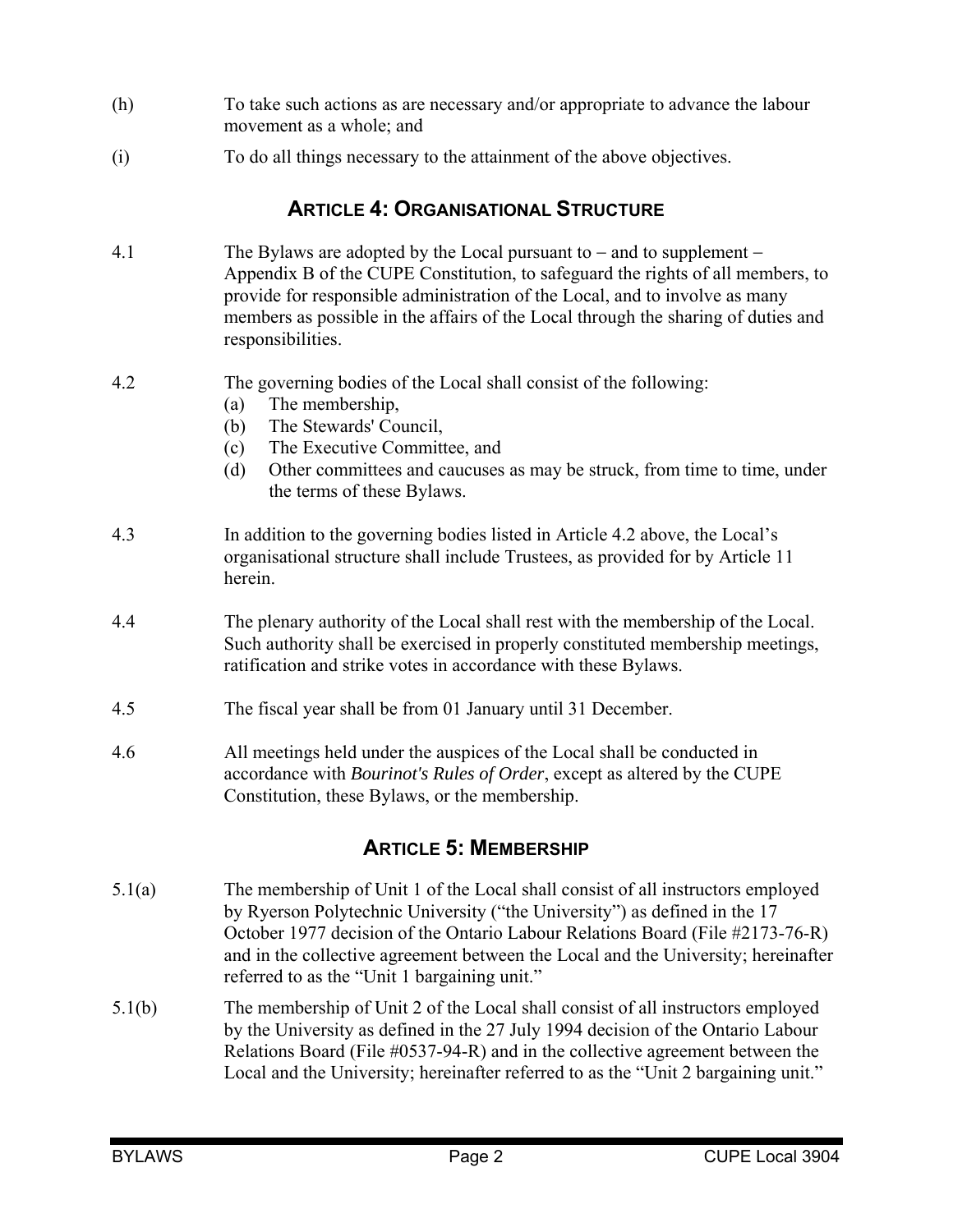- 5.1 (c) The membership of Unit 3 of the Local shall consist of all its employees employed in the bargaining unit as defined in the decision of the Ontario Labour Relations Board, April 25, 2003, File No. 2533-02-R and in the collective agreement between the Local and the University, hereinafter referred to as the "Unit 3 bargaining unit".
- 5.1(d) In addition, for the purposes of organising, all persons employed in any aspect of teaching, research or related duties for the University or for any programme sponsored by the University and who are not, at the time, represented by a certified bargaining agent may apply for and be granted membership in the Local. In the event that a new bargaining unit is granted certification, the Executive Committee shall have the authority to establish, *pro tem*, such structures as may be appropriate and necessary for the purposes of this unit's collective bargaining and shall bring by-law amendments regarding the new unit to the next General Membership Meeting for ratification by the membership.
- 5.2 Service as a Local, Provincial or National officer of the Union shall be considered equivalent to employment within the bargaining unit. Notwithstanding the foregoing, no member may count such service as service in the bargaining unit beyond two academic years after employment in the bargaining unit lapses.
- 5.3 Any member whose employment by the University ceases may remain a member in good standing for a period of nine (9) months following the last day of deemed employment.
- 5.4 No person shall be excluded from membership because of age; race; creed; colour; national origin; nationality; ancestry; citizenship; religious or political affiliation, belief, or activity; sex; sexual orientation; marital or parental status; Acquired Immune Deficiency Syndrome (AIDS), AIDS-related illnesses, or positive Human Immune Deficiency Virus (HIV) test; place of residence; academic school of thought; physical handicap or disability; criminal record; nor by reason of activity or non-activity in the Union or Local.
- 5.5 No person otherwise eligible for membership in the Local shall be admitted to membership if s/he has been fined, suspended, or expelled by the Union or any Local of the Union until s/he has complied with the terms of such fine, suspension, or expulsion.
- 5.6 Membership in the Local shall obligate the member to abide by the provisions of the Constitution of the Union and these Bylaws, as well as any legal agreement entered into by the Union or the Local on her or his behalf.
- 5.7 It is the obligation of members to report to the Secretary of the Local any change to the departmental address and telephone number, home address and telephone number, and e-mail address shown on their current contract.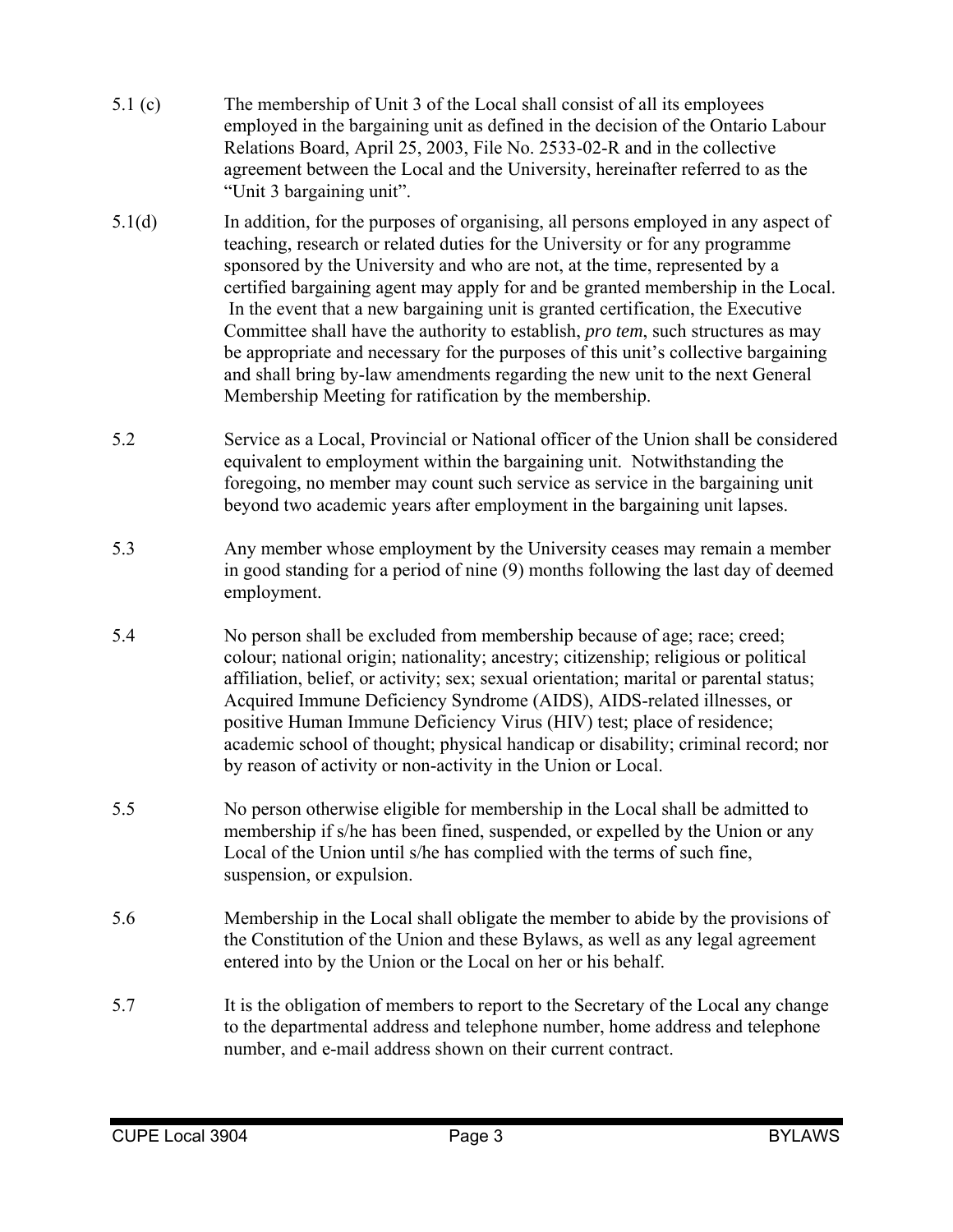## **ARTICLE 6: GENERAL MEMBERSHIP MEETINGS**

#### **6.1 Frequency**

General Membership Meetings shall be held at least once between 15 August and 31 December, and at least once between 01 January and 15 May. The Annual General Meeting required by Article 6.7(a) is, for the purpose of interpreting this Article, a General Membership Meeting.

#### **6.2 Attendance**

General Membership Meetings shall be closed to all but members in good standing, members of the National Executive Board or National Staff of the Union, officers of any Council or Division of the Union to which the Local is affiliated, and staff of the Local, except that the members in good standing in attendance may vote by a 2/3 majority of votes cast to admit an individual nonmember.

#### **6.3 Voting**

- 6.3(a) Except as provided by Article 6.3(b), every member in good standing in attendance is entitled to one vote on any issue which arises at a General Membership Meeting.
- 6.3(b) For the election of Unit-designated positions, only members of the designated bargaining unit shall be entitled to vote.
- 6.3(c) Except where otherwise provided for in these Bylaws, voting shall be by show of hands, and a majority of votes cast shall be sufficient to determine a decision.

#### **6.4 Quorum**

For the transaction of business, twenty (20) members in good standing shall constitute quorum at any General Membership Meeting.

#### **6.5 Calling and Petitioning General Membership Meetings**

- 6.5(a) General Membership Meetings may be called at any time by the President, by majority vote of the Executive Committee, by two-thirds majority vote of Stewards' Council, or by the Executive Committee upon receipt of a written petition signed by not fewer than twenty-five (25) members in good standing. 6.5(b) Such a petition must contain the name, department of work, home telephone number, and signature of each signatory, as well as a statement of the purpose for which the members are petitioning the meeting. 6.5(c) No more than twenty-five percent (25%) of the signatories may be from any one department of work.
- 6.5(d) Upon receipt of a properly constituted petition, the Executive Committee shall call a General Membership Meeting to take place within fourteen (14) days of receipt of the petition.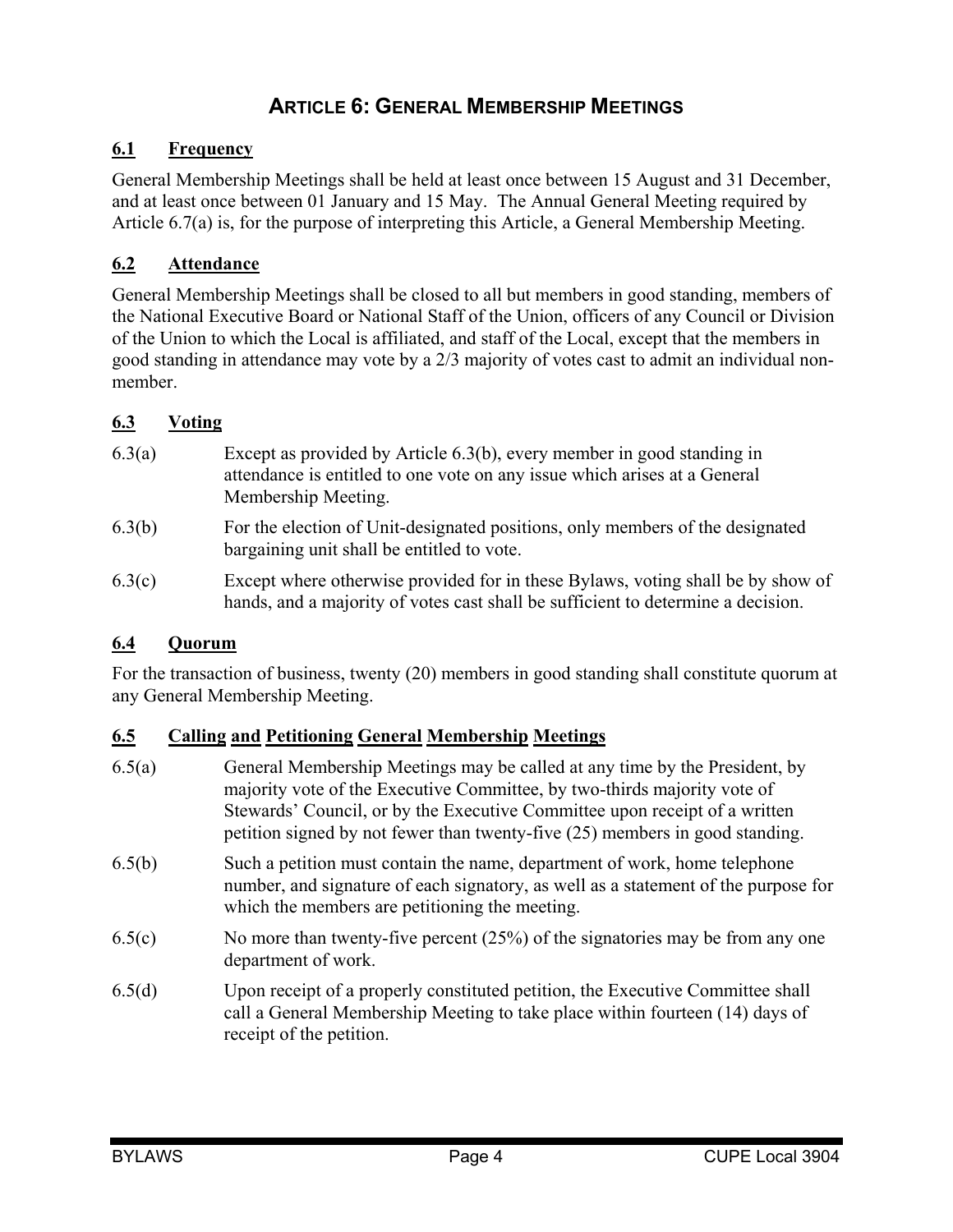#### **6.6 Notice**

- 6.6(a) Except as provided by Article 6.6 (c), written notice of the date, time, place, and purpose of any General Membership Meeting shall be given to all members not later than fourteen (14) days previous to the meeting.
- 6.6(b) Notice may be provided by e-mail, but written notice by departmental mail must be provided to those members who do not have a valid e-mail address on file with the Secretary.
- 6.6(c) Where a General Membership Meeting is deemed necessary for the consideration of contract offers immediately previous to and during negotiations and where deadlines preclude the provision of fourteen (14) days notice as provided for in Article 6.6(a), the meeting may be called with three (3) days notice by mail, email or telephone.

#### **6.7 Annual General Meeting**

- 6.7(a) The Executive Committee shall call an Annual General Meeting to be held between 15 March and 15 May of each year for the purpose of reporting to the membership on the business transacted during the previous year, and conducting elections.
- 6.7(b) Written notice of the Annual General Meeting shall be provided in accordance with the provisions of Article 6.6(a) and shall include notice of any elections and a statement of the method of making nominations.
- 6.7(c) At the Annual General Meeting, the Treasurer shall, on behalf of the Executive Committee, submit a full financial report, covering the preceding fiscal year, to the membership for approval.
- 6.7(d) At the Annual General Meeting, the Treasurer shall, on behalf of the Executive Committee, submit a proposed budget for the following fiscal year to the membership for approval.
- 6.7(e) At the Annual General Meeting, the membership shall appoint the Local's auditors for the following fiscal year.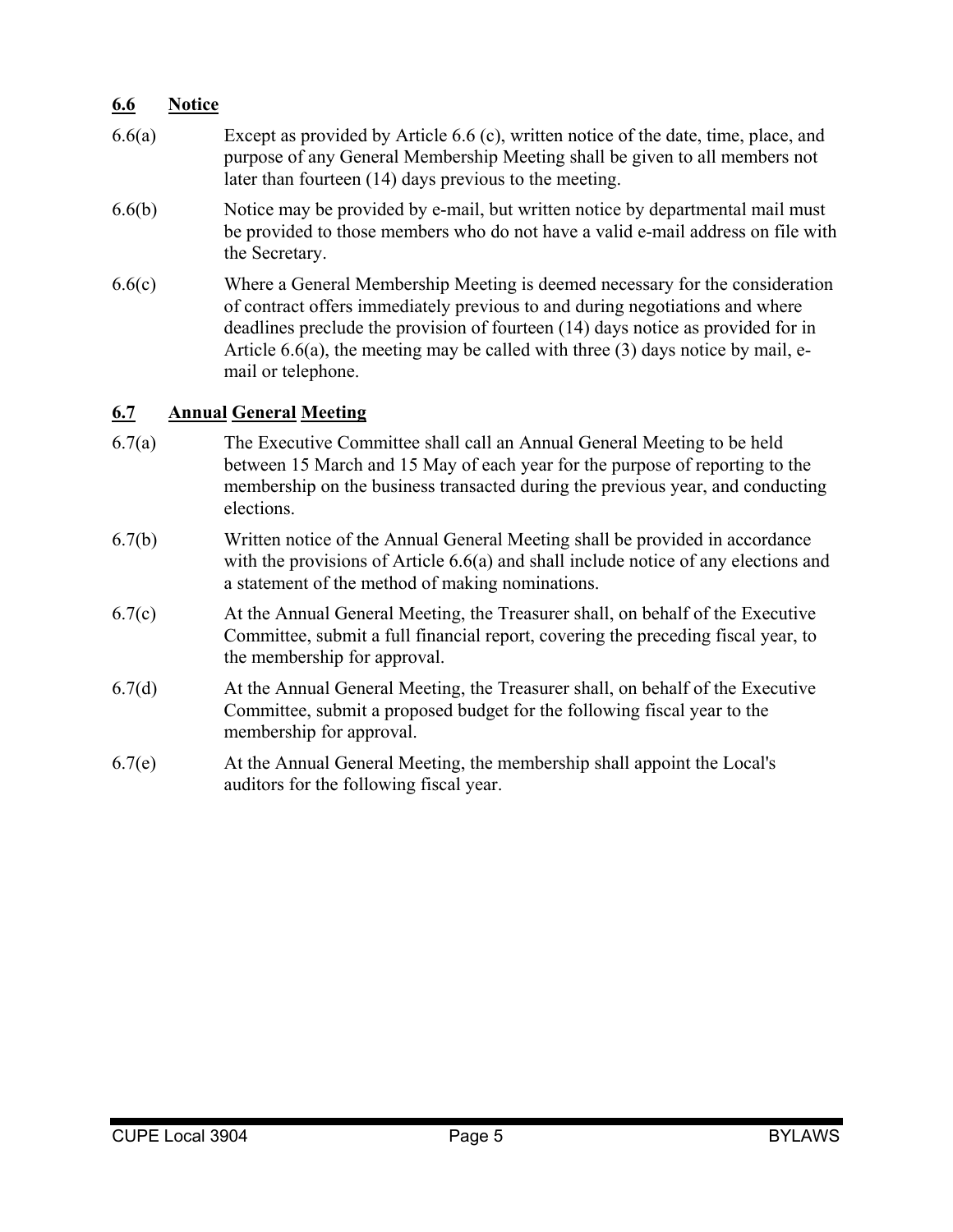## **ARTICLE 7: EXECUTIVE COMMITTEE**

#### **7.1 Composition**

| 7.1(a) | The Executive Committee of the Local shall consist of the following:                                                                                                                                                                                        |
|--------|-------------------------------------------------------------------------------------------------------------------------------------------------------------------------------------------------------------------------------------------------------------|
|        | the President,<br>the Vice-President of Communications<br>the Vice-President of Campaigns                                                                                                                                                                   |
|        | the Secretary-Treasurer,                                                                                                                                                                                                                                    |
|        | the Chief Stewards, each representing a Unit.                                                                                                                                                                                                               |
| 7.1(b) | Except as restricted by Article $13.1(d)$ , any member in good standing of the Local<br>at the time of election may be elected to any position on the Executive<br>Committee.                                                                               |
| 7.1(c) | All duly elected members of the Executive Committee shall be installed at the rise<br>of the meeting at which the elections are held and shall continue in office for two<br>(2) years or until a successor has been elected and installed provided however |

(2) years or until a successor has been elected and installed, provided, however, that no term of office shall be longer than three (3) years. Where a position on the Executive Committee is vacant, a by-election to fill the office for the remainder of the term shall be held at the General Membership Meeting subsequent to the position being vacated.

#### **7.2 Meetings**

| 7.2(a) | The Executive Committee shall meet, at a minimum, once per month during every |
|--------|-------------------------------------------------------------------------------|
|        | month except July, or as often as the membership, Stewards' Council, or the   |
|        | Executive Committee deems necessary.                                          |
|        |                                                                               |

- 7.2(b) Meetings of the Executive Committee shall be open to all members in good standing of the Local who may attend as observers and, with the permission of the Executive Committee, may speak.
- 7.2(c) The Chair shall not vote except to break a tie.
- 7.2(d) All members of the Executive Committee except the Chair who are present when a question is put must vote either "in favour" or "opposed."
- 7.2(e) Executive Committee members with a direct or indirect individual pecuniary interest in any matter under consideration shall absent themselves from both discussion and vote.
- 7.2(f) The minutes shall record the disposition of each resolution, clearly indicating the number of affirmative and negative votes registered in each vote. The affirmative or negative vote of individual members shall be recorded if the member so requests.
- 7.2(g) A majority of the members of the Executive Committee shall constitute quorum for the transaction of business.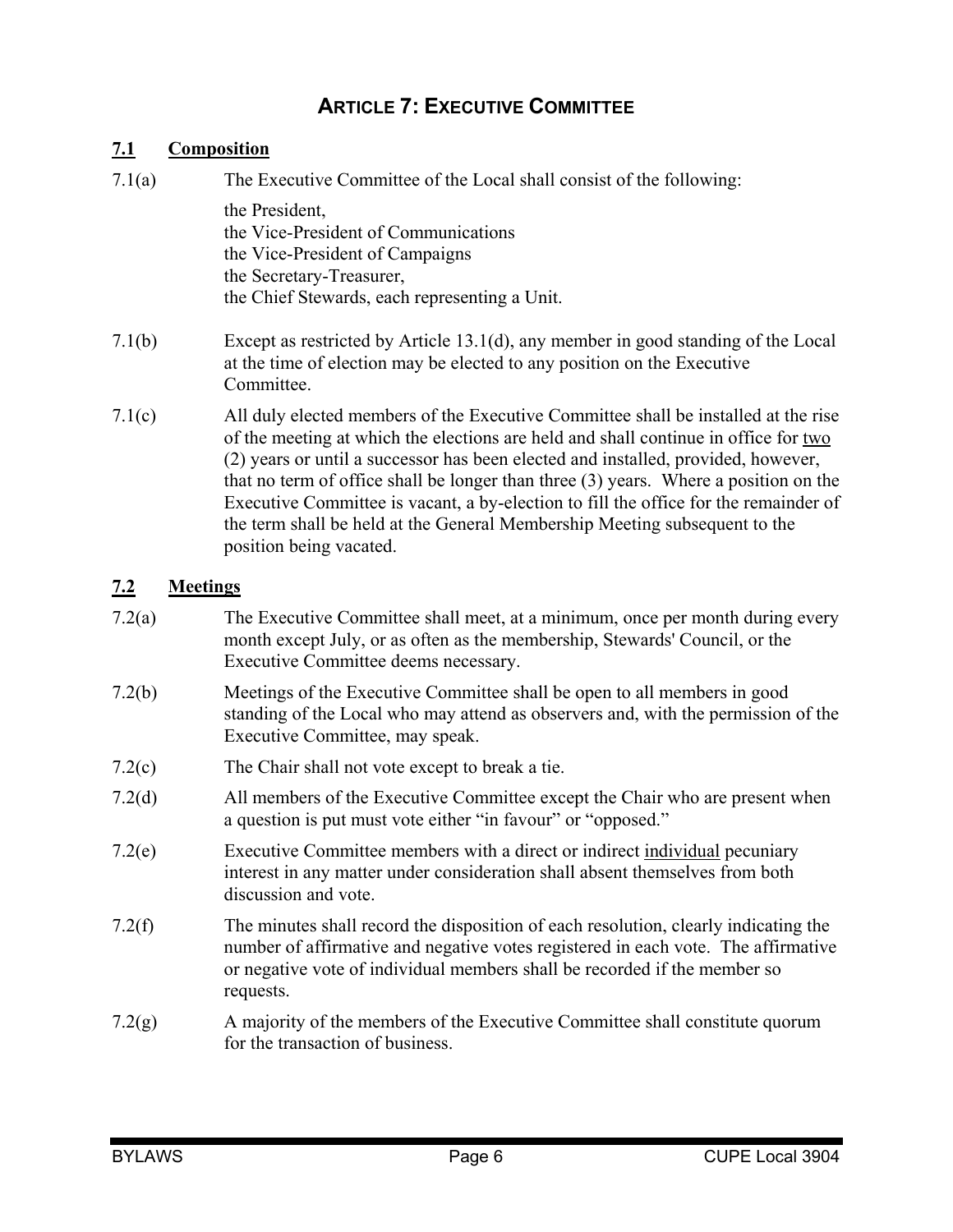## **7.3 Duties**

| 7.3(a) | The Executive Committee shall be the governing body of the Local between<br>General Membership Meetings.                                                                                                                                                                                                                                                                                                               |
|--------|------------------------------------------------------------------------------------------------------------------------------------------------------------------------------------------------------------------------------------------------------------------------------------------------------------------------------------------------------------------------------------------------------------------------|
| 7.3(b) | The Executive Committee shall take such actions and render such decisions as<br>may be necessary fully to carry out the lawful decisions and instructions of the<br>membership and of Stewards' Councils.                                                                                                                                                                                                              |
| 7.3(c) | The Executive Committee shall enforce the Constitution of the Union, the Bylaws<br>of the Local, and the provisions of all agreements between the Employer and the<br>employees; and shall co-ordinate Union-Local affairs.                                                                                                                                                                                            |
| 7.3(d) | The Executive Committee shall have the authority to set the dues charged to the<br>members, upon approval of a two-thirds majority of the votes cast at a General<br>Membership Meeting where the Executive recommendation is included in the<br>notice calling the meeting.                                                                                                                                           |
| 7.3(e) | The Executive Committee shall, in consultation with the Grievance Committees,<br>be responsible for the handling and processing of all grievances and for the<br>administration of the Collective Agreement.                                                                                                                                                                                                           |
| 7.3(f) | Each member of the Executive Committee shall be responsible to, and shall<br>conform to the deliberations of, the Committee in the carrying out of her or his<br>duties. Each member shall ensure that the Executive Committee be fully<br>informed with regard to her or his activities.                                                                                                                              |
| 7.3(g) | With the three (3) Chief Stewards, each member of the Executive Committee will<br>be assigned to a Joint Labour-Management Committee. Where possible,<br>assignments will be unit-specific.                                                                                                                                                                                                                            |
| 7.3(h) | The Executive Committee shall ensure that each member participates in training<br>opportunities relevant to her/his duties.                                                                                                                                                                                                                                                                                            |
| 7.3(i) | Any three of: the President, the Treasurer, and one other member of the Executive<br>Committee designated by resolution shall be the official signing officers for the<br>Local.                                                                                                                                                                                                                                       |
| 7.3(j) | The Executive Committee shall appoint a sub-committee consisting of not more<br>than three Executive Committee members for the purpose of negotiating all<br>employment contracts and/or collective agreements between the Local and its<br>employees. The sub-committee shall report to the full Executive Committee,<br>which is responsible for the ratification of such contracts and/or collective<br>agreements. |
| 7.3(k) | In its administration of the affairs of the Local, the Executive Committee shall<br>make every reasonable effort to adhere to the provisions of the budget adopted by<br>the general membership at each Annual General Meeting and shall report<br>variances to the membership as part of the routine financial reporting provided for<br>by these Bylaws.                                                             |
| 7.3(l) | Based upon Local entitlement and budgetary considerations, the Executive<br>Committee shall recommend to the general membership the size of Local                                                                                                                                                                                                                                                                      |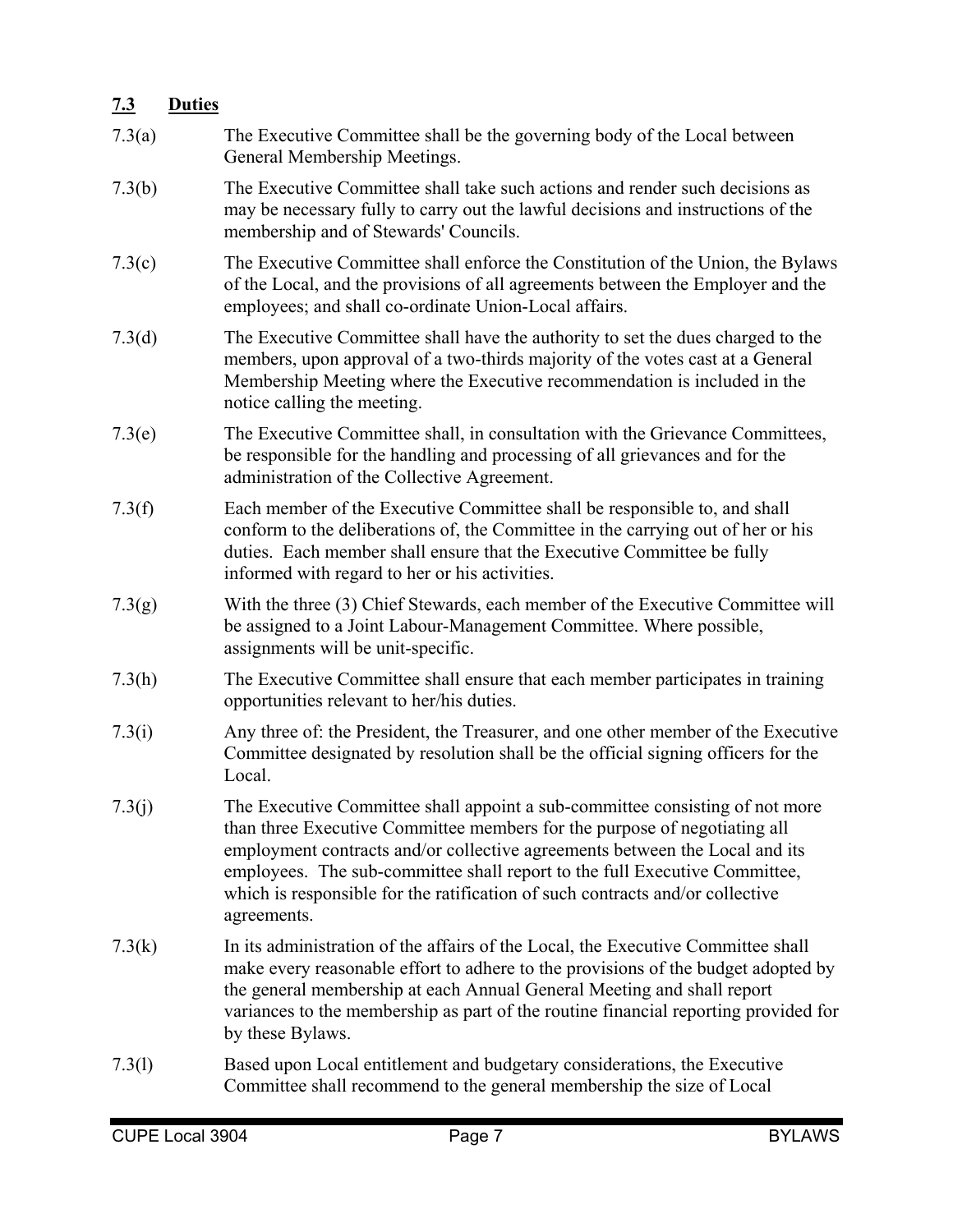delegation to be sent to the National Convention of the Union and to the conventions/councils/meetings of all other bodies to which the Local is affiliated and to whose conventions the Local is entitled  $-$  and chooses  $-$  to send voting delegates.

7.3(m) The Executive Committee shall establish annually a *per diem* rate to be paid for expenses to members representing the Local at the National Convention of the Union and at the conventions/councils/meetings of all other bodies to which the Local is affiliated and to whose conventions/councils/meetings the Local is entitled  $-$  and chooses  $-$  to send voting delegates.

## **7.4 The President**

The President shall be the chief executive officer, chief administrator, and spokesperson for the Local and shall:

- 7.4(a) normally preside at all meetings of the Executive Committee, however, at her or his discretion, s/he may appoint a Chair for any meeting;
- 7.4(b) be responsible, in conjunction with the Executive Committee, for the smooth and efficient operation of the Local;
- 7.4(c) sign all authorisations, contracts, and other official documents of the Local;
- 7.4(d) in conjunction with the Treasurer, be responsible for accounting for all funds of the Local;
- 7.4(e) be responsible for the calling of all Local meetings except meetings of Stewards' Councils and, with the Local Secretary-Treasurer or the Secretary of each committee, for provision of the required notice and for the preparation of an agenda for such meetings;
- 7.4(f) *ex officio*, be a member of all councils and committees of the Local;
- 7.4(g) report to the membership at each general membership meeting regarding the actions of the Executive Committee;
- 7.4(h) fill committee vacancies where elections are not otherwise provided for, and
- 7.4(i) have first preference as a delegate to the National Convention of the Union and to the conventions of all other bodies to which the Local is affiliated and to whose conventions the Local is entitled  $-$  and chooses  $-$  to send voting delegates.

## **7.5 The Vice-President of Campaigns**

The Vice-President of Campaigns shall:

- 7.5(a) assist the President in the administration of the Units of the Local; and
- 7.5(b) be responsible for developing and maintaining contacts and regular liaison with those organisations within the University community and be responsible for developing and maintaining contacts and regular liaison with organisations outside the University community, the activities of which are not Unit-specific; as defined by Policy and co-ordinated by the President;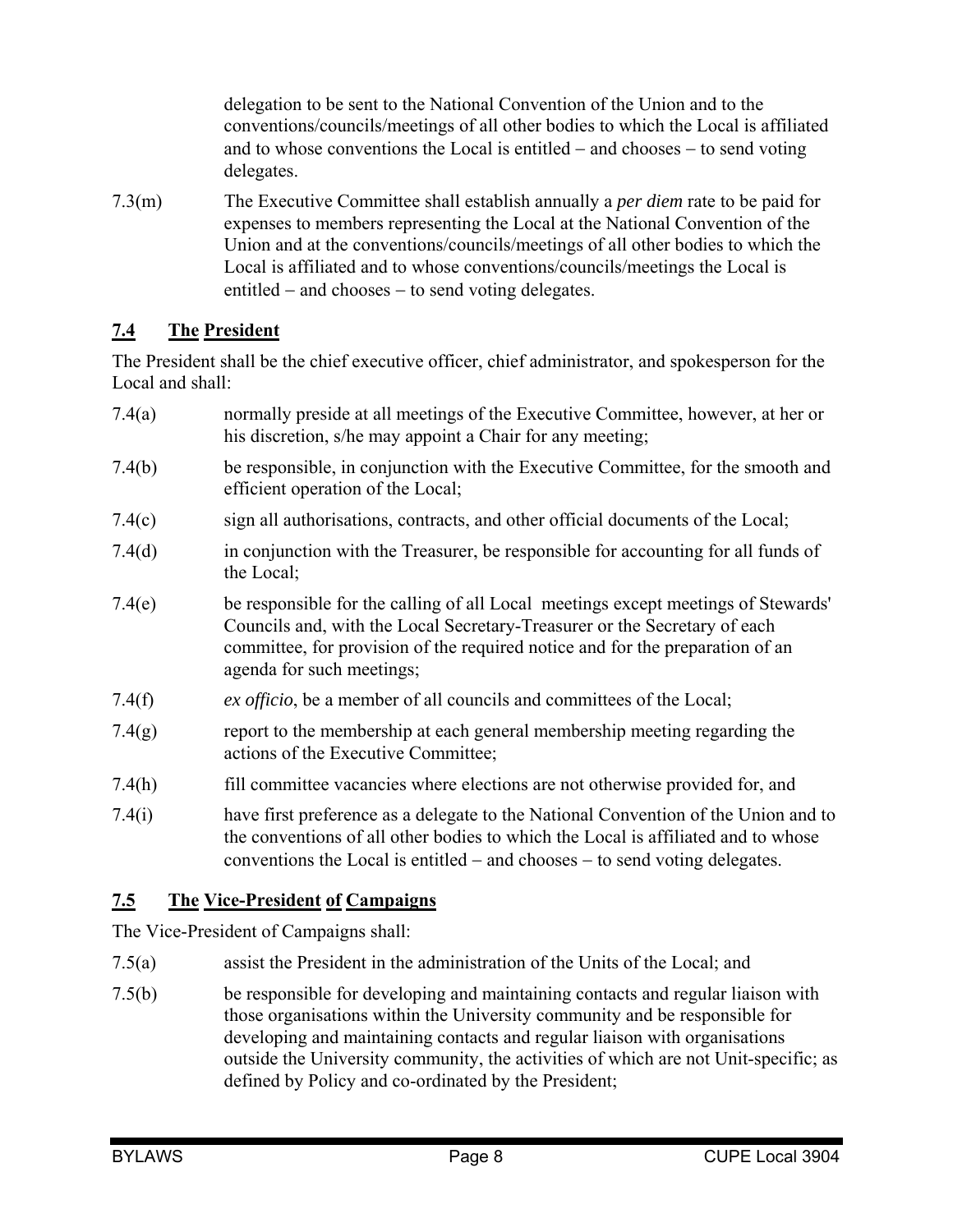- 7.5(c) be responsible for the mobilization of the members for approved campaigns, and, in conjunction with the Chief Stewards and the VP Communications, shall maintain email/telephone listing of each units' membership;
- 7.5(d) be responsible for the acquisition and maintenance of Union Paraphenalia for campaign purposes. Each campaign will require a budget approved by the Executive Committee.
- 7.5(e) In conjunction with the VP Communications, shall organize guest speakers, rallies, demonstrations, etc. approved by the Executive Committee. S/he will work closely with Local Committees in regards to their campaign, educational and social requirements.
- 7.5(f) At the decision of the Executive, assume the duties of the President in the event that the President resigns, is absent or is otherwise unable to perform her or his duties; until such time as the President is able to resume her/his duties or is replaced in accordance with Article 13.4

## 7.6 **The Vice-President of Communications**

- 7.6(a) shall undertake the responsibility of communication with the Local's membership, to include but not to be limited to, the newsletter, special educational campaigns
- 7.6(b) to arrange on behalf of the Local guest speakers or other notable public figures to bring relevant national or international issues to the attention of the members.;
- 7.6(c) shall be responsible for drafting and developing all posters and other material for notification of membership meetings;
- 7.6(d) shall be responsible for organizing and informing the Executive Committee of all Social Events as defined by policy; and
- 7.6(e) be responsible for website management and currency.
- 7.6(f) shall and be responsible for the co-ordination of all Local Committees;
- 7.6(g) shall be responsible for all freedom of information requests.
- 7.6(h) shall act as recording secretary for the local and cause to be kept a correct, full, and impartial account of the proceedings of meetings of the Executive, Stewards' Council and the membership, ensuring that these records include a copy of the full financial report presented by the Secretary-Treasurer; and shall ensure that such records are kept in a file located in the Local office;
- 7.6(i) with the President, ensure the preparation of the agenda for each meeting of the Executive Committee, and for each General Membership Meeting, and shall ensure the production and transportation of adequate supplies of relevant supporting documentation for each such meeting;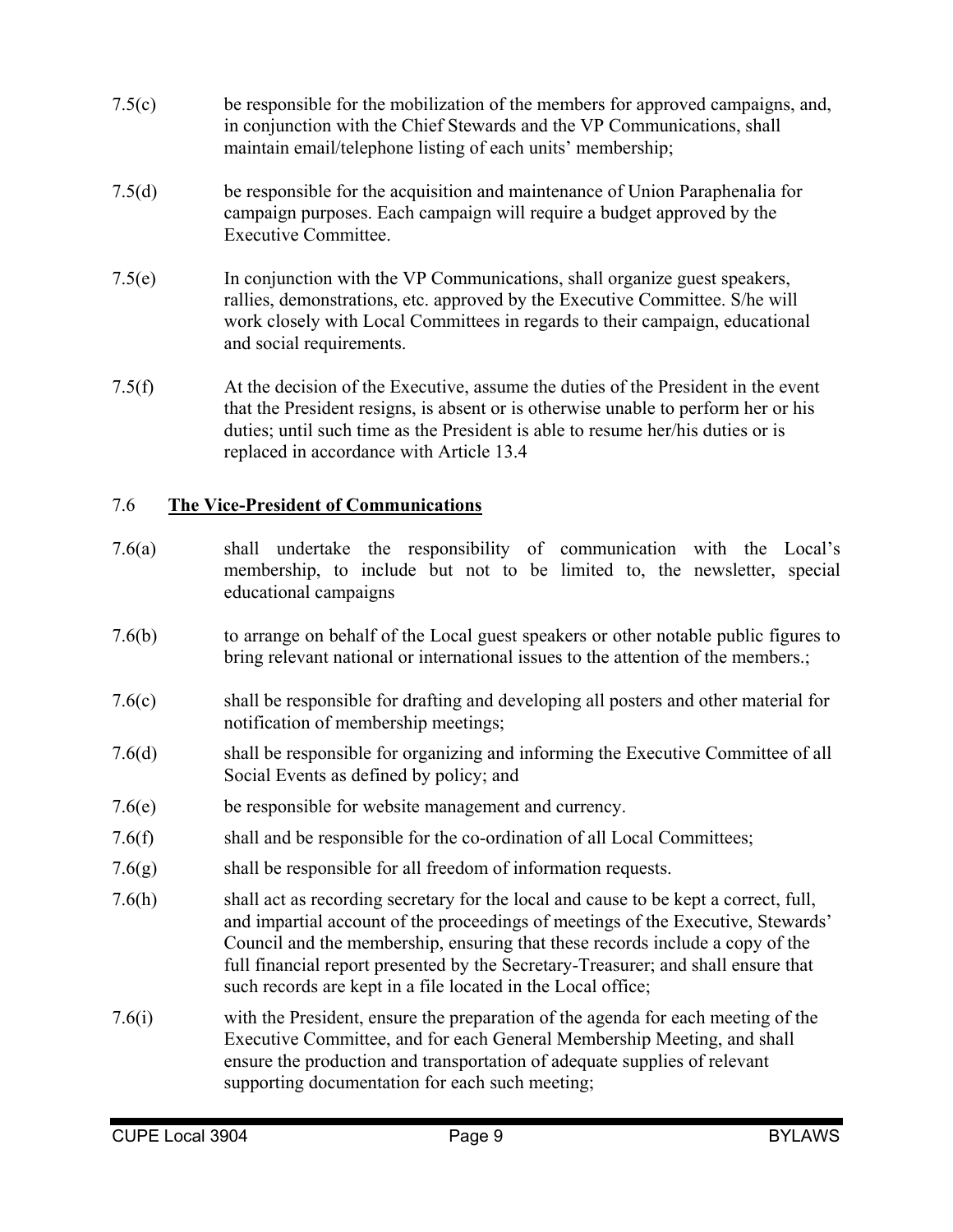- 7.6(j) with the President, ensure that proper notice is provided to the membership for all meetings, strike and ratification votes;
- 7.6(k) ensure that an accurate record of the membership of the Local is maintained in the Local office or in a safety-deposit box;
- 7.6(l) ensure that proper records of all correspondence of the Local are maintained;
- 7.6(m) submit all bylaw amendments approved by the membership to the National President for approval and, upon approval, ensure that copies of the revised bylaws are readily available at the Local office;

## **7.7 The Secretary-Treasurer**

The Secretary-Treasurer shall be the chief financial officer of the Local and shall supervise and ensure that the following accounting processes are maintained accurately.

- 7.7(a) that all revenues, in the form in which they are received, are deposited in an appropriate account at a government insured credit union in the name of the Local,
- 7.7(b) that a continuous record of all dues payments and any other assessments is kept, and shall ensure that all dues, assessments and per capita taxes owing to the Union are paid in a timely manner;
- 7.7(c) that all bills authorised for payment by the Executive Committee and/or membership are paid in a timely manner;
- 7.7(d) that all payroll records are completed and maintained in accordance with the provisions of relevant legislation and/or the collective agreement covering staff;
- 7.7(e) proper accounting for all receipts and disbursements and, with the guidance of the Local's auditor, ensure that the financial records of the Local are properly kept in accordance with generally accepted accounting principles;
- 7.7(f) report on the finances of the Local quarterly or more frequently if so directed by the Executive Committee, and at least twice per fiscal year to the membership in a General Membership Meeting;
- 7.7(g) recommend to the Executive Committee a financial statement for the current fiscal year and a budget for the next fiscal year and, upon approval by the Executive Committee, recommend both for adoption by the membership at the Annual General Meeting;
- 7.7(h) upon request by either the President or the Executive Committee, submit within seven (7) days all record books and vouchers; all receipts, cheques, and bank statements issued and received; and a detailed written report of all expenditures and disbursements of the funds of the Local;
- 7.7(i) that the finances of the Local are audited by an independent auditor once per year;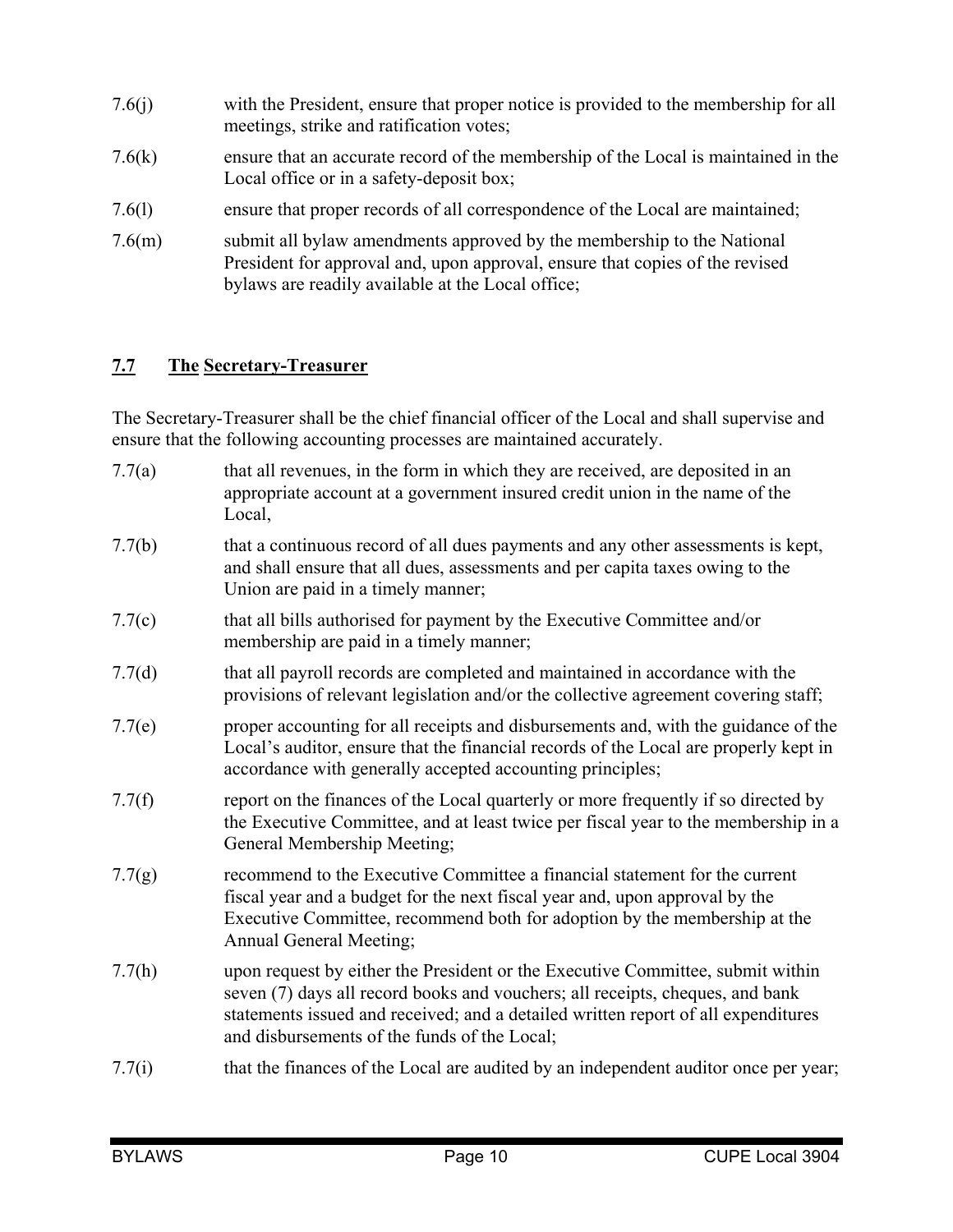- 7.7(j) make all books and records available for inspection by the auditors and/or Trustees upon reasonable notice; and
- 7.7(k) upon termination of office, surrender all books, records, and other properties of the Local to his/her successor.

#### **7.8 The Chief Stewards**

The Chief Stewards shall:

| 7.8(a) | assume joint responsibility for communication with the membership including,<br>but not restricted to, production of a regular Local newsletter;                                                                                                                                                                                                    |
|--------|-----------------------------------------------------------------------------------------------------------------------------------------------------------------------------------------------------------------------------------------------------------------------------------------------------------------------------------------------------|
| 7.8(b) | within their respective units, oversee the handling and processing of all<br>grievances and other related actions undertaken by the Local and/or its members<br>to enforce the Collective Agreement;                                                                                                                                                |
| 7.8(c) | within their respective units, ensure that the Local is aware of, and represented at<br>any hiring meetings (such as the IAC), and maintain a schedule of hiring at the<br>Local Office;                                                                                                                                                            |
| 7.8(d) | within their respective units, ensure that the Local is aware of, and represented at,<br>all Instructor Appointment Committee (IAC) meetings, and maintain a schedule<br>of such meetings at the Local Office;                                                                                                                                      |
| 7.8(e) | within their respective units, ensure that the procedures outlined by the Collective<br>Agreement are followed with respect to postings and the holding and conduct of<br>IAC meetings; and bring all irregularities to the attention of the Executive<br>Committee;                                                                                |
| 7.8(f) | within their respective units, maintain Local records of who is assigned work and<br>who did not receive work as a result of decisions of the relevant IAC meetings;                                                                                                                                                                                |
| 7.8(g) | within their respective units, supervise the elections of all stewards, and co-<br>ordinate the training and activities of the elected stewards;                                                                                                                                                                                                    |
| 7.8(h) | serve as Chair of their respective Stewards' Council under the provisions of<br>Article $8.3(a)$ ;                                                                                                                                                                                                                                                  |
| 7.8(i) | be the representatives of the Executive to Stewards' Council, and shall:<br>report to the Executive Committee on all business conducted by Stewards'<br>1.<br>Council, including all Council recommendations for Executive Committee<br>decision and/or action; and<br>ii.<br>report to Stewards' Council the activities of the Executive Committee |
|        | relevant to the mandate of Stewards' Council;                                                                                                                                                                                                                                                                                                       |
| 7.8(j) | oversee and co-ordinate the appointment or election of, and the activities of, all<br>Local representatives of health and safety committees in conformity with the<br>Ontario Health and Safety Act;                                                                                                                                                |
| 7.8(k) | represent their respective Units at Labour-Management Committee meetings; and                                                                                                                                                                                                                                                                       |
| 7.8(1) | oversee and co-ordinate such other membership contact as the Executive<br>Committee or Stewards' Council may, from time to time, determine.                                                                                                                                                                                                         |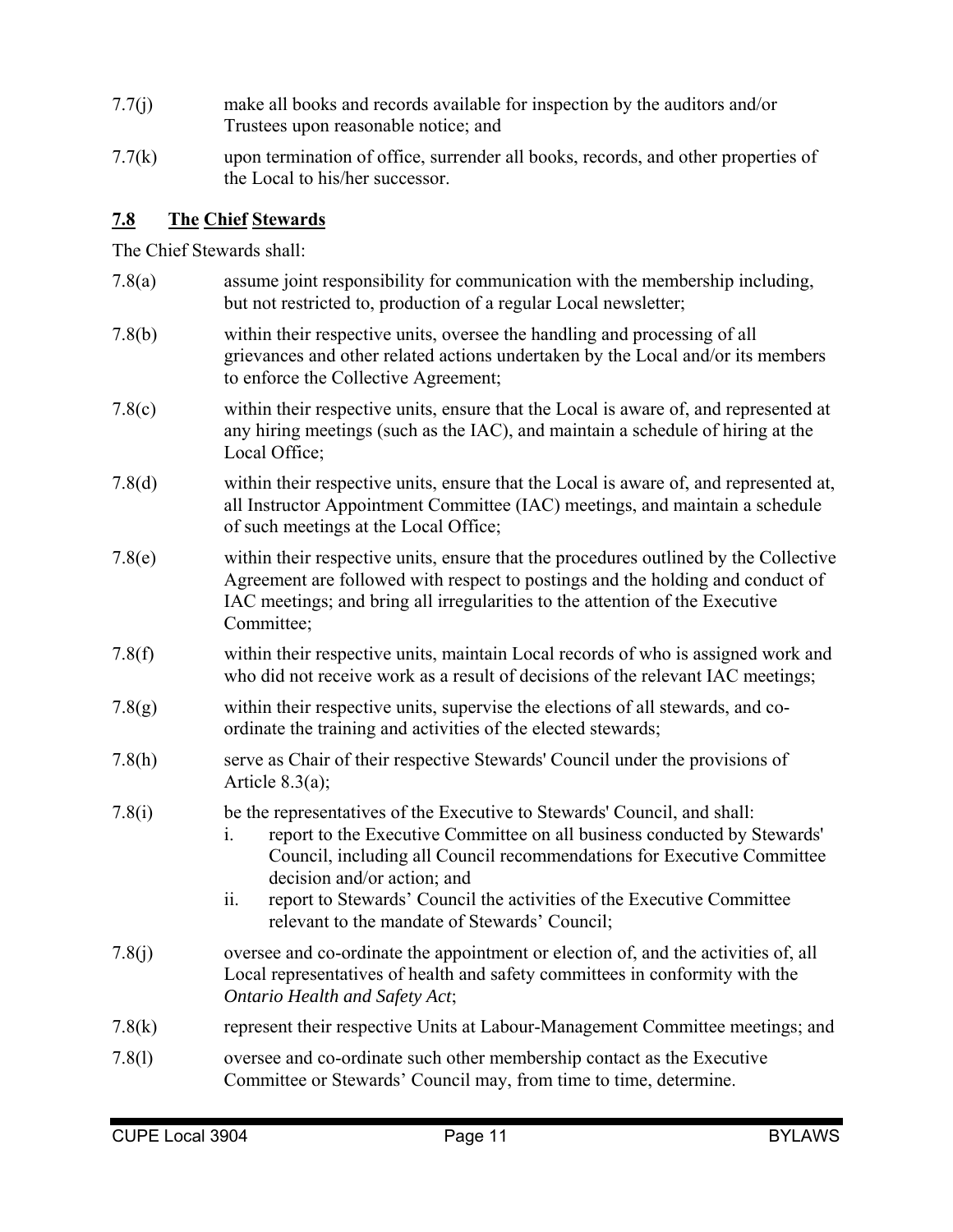## **7.9 Honoraria**

- 7.9(a) As of September 1, 2001, monies received from the University for the compensation of members' activities in the Local, shall be combined from all the collective agreements. This pool of money shall be divided, 12.5% to be allocated to the "Member Participation Fund" and 87.5% to be allocated to the "Officers Fund". The allocations to either fund may be augmented from Local funds, as determined by the majority of members voting at a General Membership Meeting. Any monies remaining in each fund at the end of each academic year, shall carry forward into the next academic year.
	- i. The "Officers Fund" shall be divided in the following manner: The President, Chief Steward Unit 1 and Secretary-Treasurer shall each receive 17.65%. All other Officers shall each receive 11.76%.
	- ii. The "Members Participation Fund" will be allocated by criteria determined by the Executive of the Local, which shall consider, but not be limited to, criteria such as number of committees, and the number of members on each committee.
- 7.9(b) Where a member of the Executive Committee does not, for any reason, serve her or his entire term of office s/he shall only receive an honorarium proportionate to the actual time spent in office.
- 7.9(c) All honoraria shall normally be paid in equal monthly instalments over each officer's term of office, however an alternate schedule of payments may be approved by the Executive Committee upon application by individual Executive member(s).
- 7.9(d) In the event that the Local commences a strike, all honoraria shall be discontinued, effective the first day of strike action. At such time as the strike is officially concluded and the members of the bargaining unit have returned to work, honorarium payments shall be re-commenced, each recipient of honoraria having deducted from her or his total entitlement an amount proportionate to the duration of the strike.
- 7.9(e) No loans against or advances on honoraria shall be made to any member of the Executive Committee.

## **ARTICLE 8: STEWARDS**

#### **8.1 Election**

- 8.1(a) The members in good standing of each Unit, in each union-designated sector, are entitled to elect, from among their number, one (1) steward.
- 8.1(b) Each sector shall be determined by each Steward's Council. A sector may consist of one or more departments, but may not cross into another Faculty. Alternatively, members who are employed in more than one Unit, may hold stewardship in more than one Unit, but shall be responsible for attending Stewards' Councils for all Units.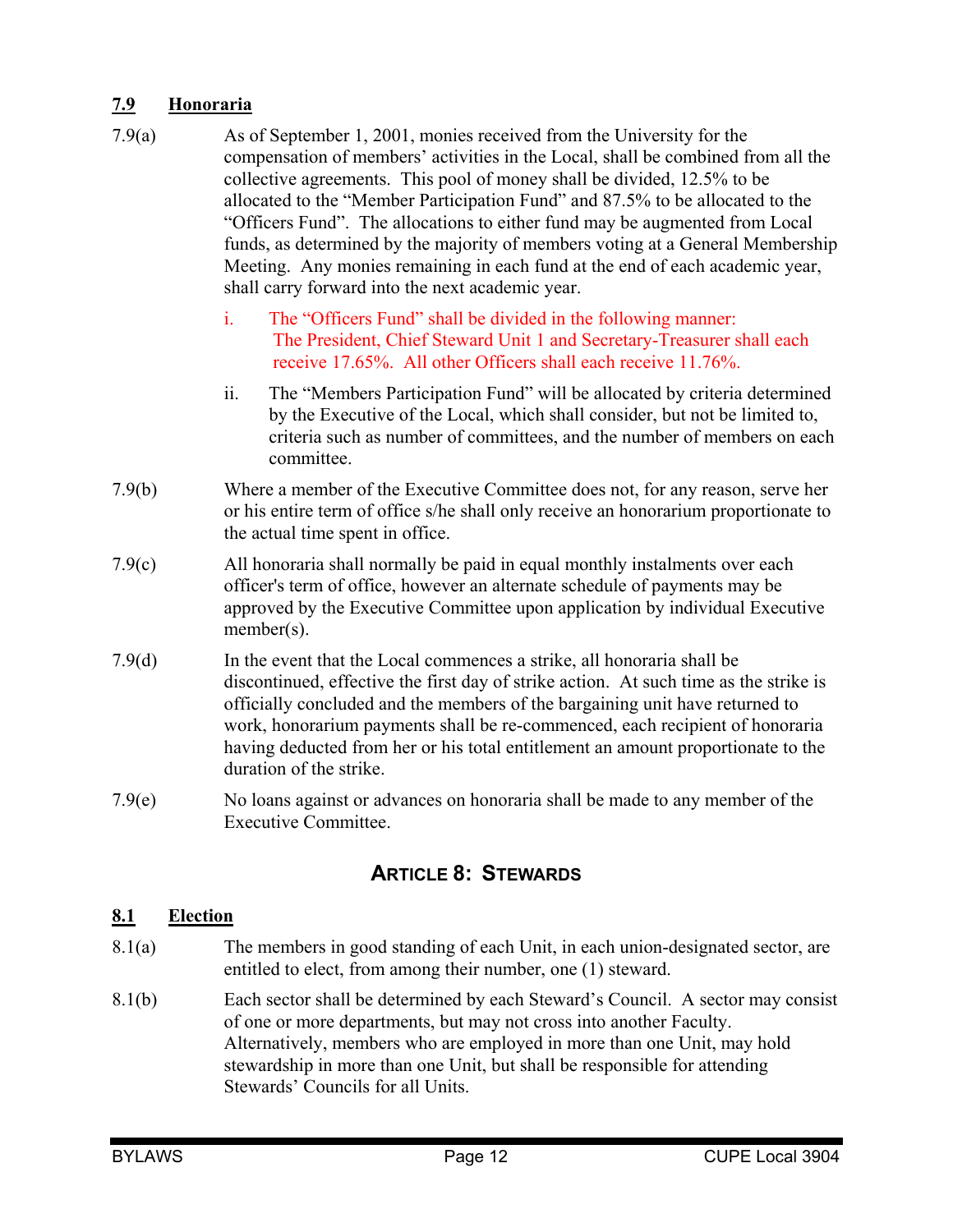- 8.1(c) Elections shall be conducted:
	- i. under the supervision of the appropriate Chief Steward;
	- ii. by secret ballot; and
	- iii. in September of each year, or as soon thereafter as possible.
- 8.1(d) The term of office for each steward shall be from the day of election until August 31 of the following year.
- 8.1(e) Members of the Executive Committee shall not be eligible to serve as a steward. Notwithstanding the foregoing, a steward who is subsequently elected or appointed to the Executive Committee may serve out the remainder of his/her term as steward.
- 8.1(f) Where any complaint arises as to any impropriety involved in the election of any steward, such complaint shall be directed to the Executive Committee. Where, in the opinion of the Executive Committee, the circumstances warrant, the Executive Committee shall have the power to conduct a new election.
- $8.1(g)$  Where, for any reason, the members in any Unit of any employing department fail to elect a steward, the Executive Committee shall have the power to appoint a steward.

## **8.2 Duties**

Stewards shall:

- 8.2(a) organise members in their sectors;
- 8.2(b) act as representatives of the Local to the employees in Unit sectors;
- 8.2(c) within the Local, represent the members of their Unit sectors;
- 8.2(d) serve as the liaison between the members they represent and the Executive Committee;
- 8.2(e) participate in training as provided under the provisions of Article 7.8(g);
- 8.2(f) advise the members of their Unit sectors with regard to matters involving the Collective Agreement; and
- 8.2(g) transmit to their Chief Steward the complaints and potential grievances of the members of their Unit sectors and, where appropriate, represent their members in grievance meetings.

## **8.3 Stewards' Councils**

There shall be three (3) Stewards' Councils, the voting membership of which shall consist of all Stewards in their respective Units.

8.3(a) EACH Stewards' Council shall elect a Secretary, who shall not be the Unit Chief Steward. Each Unit Chief Steward shall prepare the agenda for and preside over all meetings of their respective Stewards' Council. The Unit Council secretary shall ensure that proper notice is given for all meetings and shall ensure that proper minutes of all meetings are filed with the Secretary of the Local.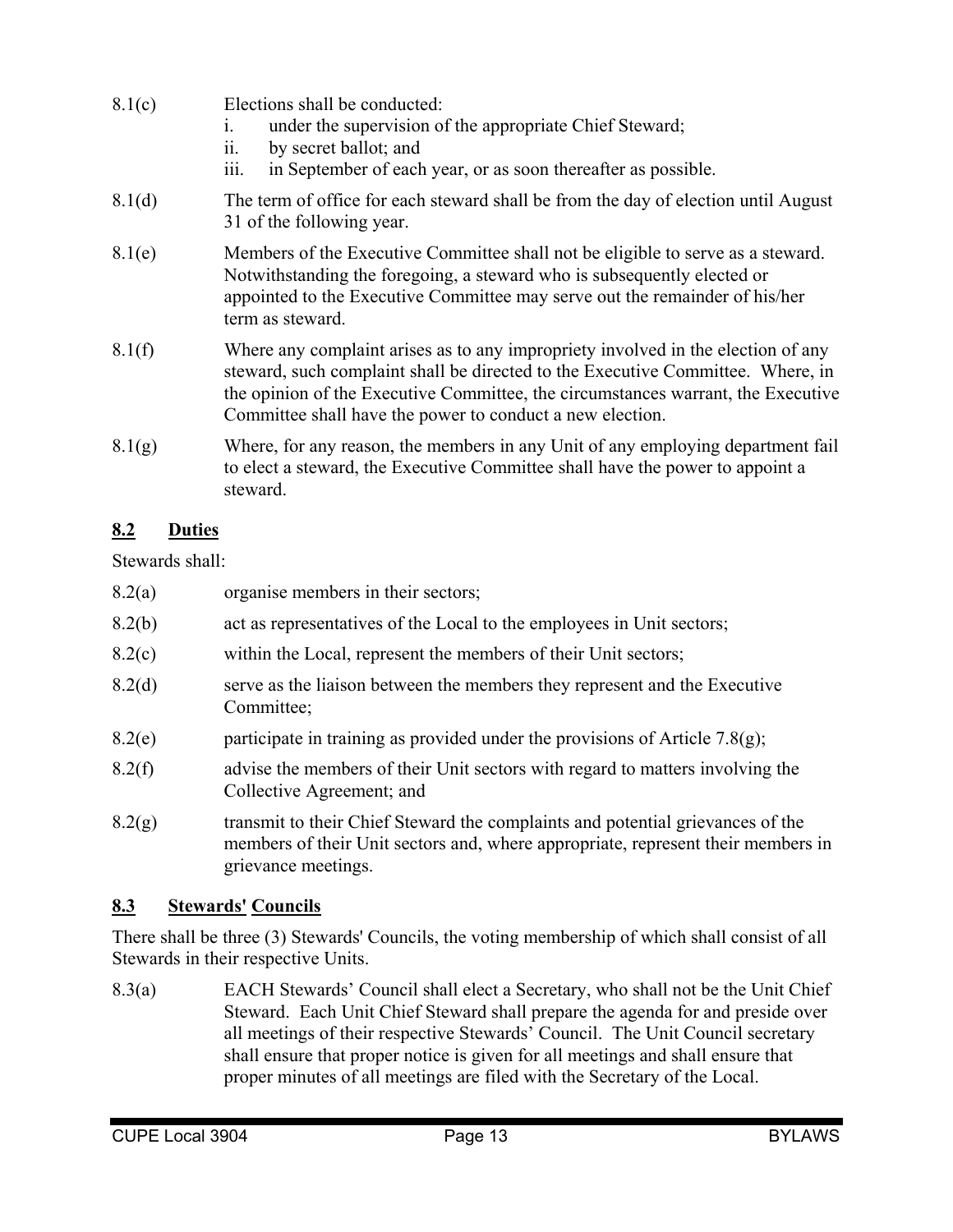- 8.3(b) The Unit Chief Steward shall be a non-voting member of Stewards' Council.
- 8.3(c) Each Stewards' Council shall meet at least three (3) times per year. In scheduling such meetings, efforts shall be made to accommodate the schedules of Stewards in each Unit. The Executive or each respective Unit Bargaining Committee may direct the Unit Chief Steward to call a meeting of its Council at any time. Each Steward is entitled to at least five (5) working days/evenings' notice of the date, time, and location of any meeting of each Council. Notice may be given by telephone, email or regular mail.
- 8.3(d) Where any four (4) Unit stewards request in writing that the Unit Chief Steward convene a meeting of their respective Council, the Chair of Stewards' Council shall convene such a meeting within ten (10) days of receipt of the request. The Secretary of the respective Stewards' Council shall ensure that each respective Unit Steward receives proper notice that a meeting of Council has been called.
- 8.3(e) Quorum for Stewards' Council shall be five (5) unit stewards representing at least three (3) of the five (5) University Faculties.
- 8.3(f) Meetings of Stewards' Council shall be open to all Unit members in good standing, including members of the Executive Committee. Members who so attend shall have voice but no vote.

## **8.4 Grievance Committee**

- 8.4(a) Each Stewards' Council shall be the Grievance Committee of their respective Units. As such, they shall co-ordinate the processing of Unit grievances, and shall make recommendations to the Executive regarding arbitration of grievances and/or continued carriage of grievances.
- 8.4(b) Discussion of grievance-related matters in each Stewards' Council shall be *in camera*. For good and just reason, each Council may request the participation of others, such as appropriate Local staff, legal counsel, witnesses, etc.
- 8.4(c) Each steward shall hold in strict confidence all information pertaining to any complaint or grievance. S/he shall reveal such information only to the appropriate Chief Steward, the Staff Representative, Local legal counsel, or to Stewards' Council when Council is in session.

## **8.5 Organisation and Communication**

Each Stewards' Council shall ensure continuous organising within their unit sectors, and shall ensure open communication between and among the Executive and members.

## **8.6 Local Policy and Action.**

- 8.6(a) Stewards' Councils shall serve as advisory bodies to the Executive and may recommend that actions be taken or decisions be made on matters which come before the Councils.
- 8.6(b) Stewards' Councils may recommend policy initiatives to the Executive and/or the membership. The Executive shall refer such initiatives to the membership for discussion with a recommendation of concurrence or non-concurrence. The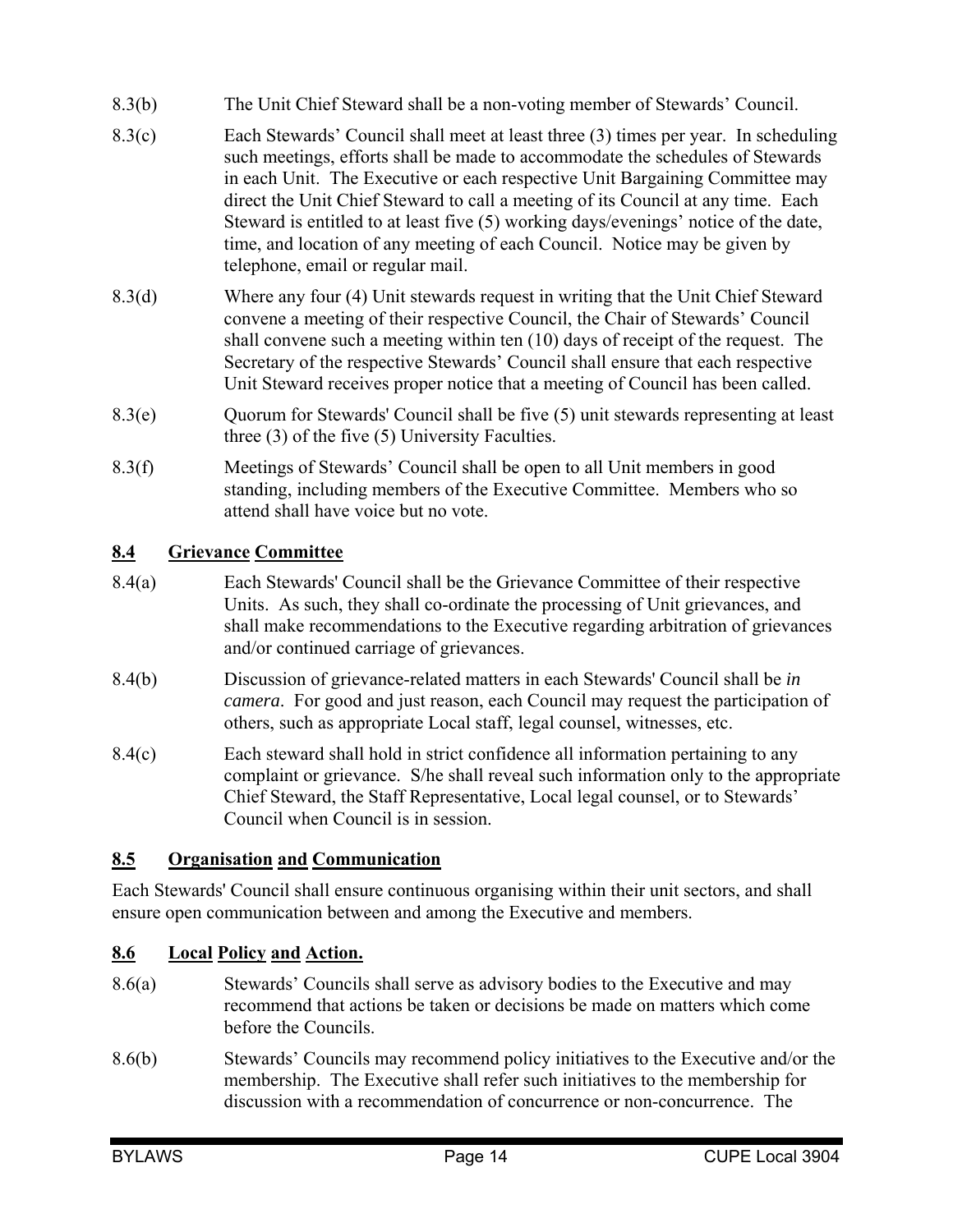Executive shall refer to the Stewards' Council for discussion and recommendation, all matters of policy concerning the Union, political policy decisions, and matters involving the furtherance of the objectives of the Local set out in Article 3.

8.6(c) In bargaining years, the Stewards' Councils shall be responsible for the initial discussion of bargaining issues, including a survey of the membership to determine negotiating priorities for upcoming negotiation.

#### **8.7 Support for Negotiating Committees**

In any year in which the Local is undertaking negotiations for the renewal of the Collective Agreements with the University, the Stewards' Councils shall support the Negotiating Committees by working with the Executive to organise among the membership, the University, and the community in support of the Local's aims in negotiations.

#### **8.8 Membership Approval.**

The Chief Steward of each Unit shall report to the general membership at each General Membership Meeting. With due regard for confidentiality, such reports will review decisions and give information on grievances and arbitrations either completed or in progress. Actions undertaken by the Stewards Councils on behalf of the membership shall be approved by the membership in a General Membership Meeting.

## **ARTICLE 9: NEGOTIATING COMMITTEES (UNIT 1, UNIT 2 AND UNIT 3)**

#### **9.1 Composition**

- 9.1(a) A Negotiating Committee shall be struck for each Unit.
- 9.1(b) Each Negotiating Committee shall consist of five voting members:
	- i. the President;
	- ii. one Unit-designated Chief Steward;
	- iii. one Unit-designated representative from and named by Stewards' Council; and
	- iv. two Unit-designated representatives elected by the membership at a General Membership Meeting held not later than six (6) calendar months previous to the expiration of any Collective Agreement.
- 9.1(c) Where the Chief Negotiator appointed under the provisions of Article 9.2(a)(i) is not one of the five voting members selected under the provisions of Article 9.1(b), s/he shall be a non-voting member of the Committee.
- 9.1(d) Except as provided for by Article 9.1(b)(i) and as permitted by Article 9.1(c) herein, no individual shall serve on both Negotiating Committees.
- 9.1(e) Unless otherwise directed by the Unit membership, each Negotiating Committee shall be dissolved upon ratification of a Collective Agreement within its respective Unit.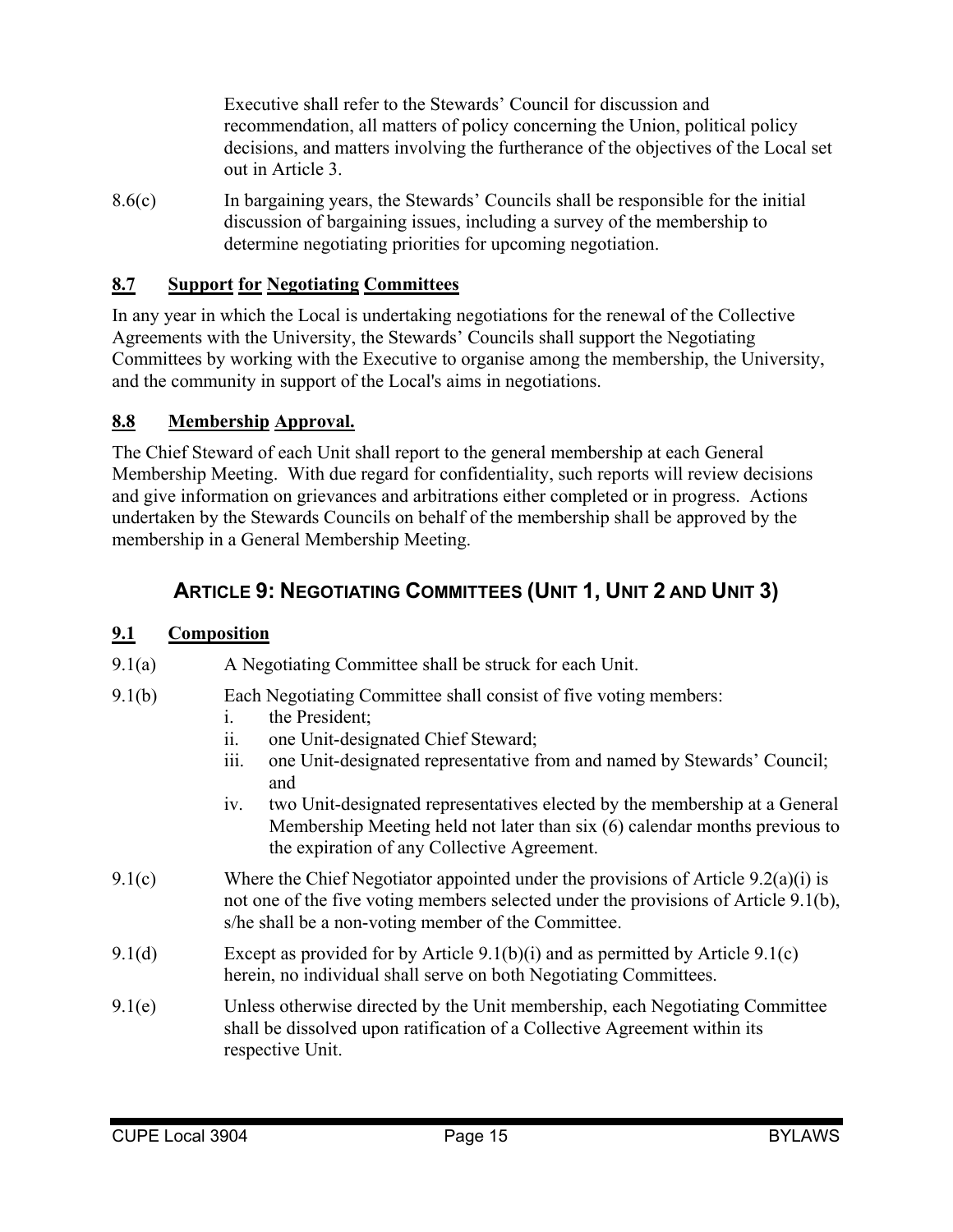## **9.2 Duties**

9.2(a) Each Negotiating Committee shall:

- i. in a timely fashion, elect a Chair and appoint a Chief Negotiator who need not be one of the five voting members of the Committee;
- ii. develop and present bargaining proposals to the Unit membership for approval, taking into consideration the recommendations of its' Stewards' Council;
- iii. assume responsibility for bargaining with representatives of the Employer;
- iv. inform the Executive Committee regarding application for conciliation and mediation, ratification of collective agreements, the timing of strike votes, and the nature of strike action;
- v. when required, work with the Executive Committee to conduct a strike vote in accordance with the provisions of the CUPE Constitution and these Bylaws;
- vi. consult regularly with its' Stewards' Council and the Executive; and
- vii. report regularly to the Unit membership.

#### 9.2(b) The Chief Negotiator for each Negotiating Committee shall:

- i. act as the spokesperson in all formal negotiations;
- ii. with the President, act as spokesperson to the media; and
- iii. be responsible for reporting to and consulting the other constituent bodies of the Local.
- iv. In the event that the Chief Negotiator is not a member of Local 3904, he/she will not be compensated under article 9.3 (a).
- v. The Chief Negotiator will be entitled to compensation under 9.3 (b).

#### **9.3 Honoraria**

9.3 Honoraria for negotiations shall be established under the provisions of Article 7.3(m), and shall be based on attendance. A per diem shall also be paid as per Local policy.

## **ARTICLE 10: COMMITTEES**

- 10.1 In addition to any Committees established by these Bylaws, the Executive, the Stewards' Councils, and/or membership may strike such committees as are considered appropriate for the needs and purposes of the Local.
- 10.2 At the time any committee is struck, the body striking the committee shall determine the mandate, the requirements for membership, and the duration of activity of the committee.
- 10.3 Unless otherwise set out at the time a committee is struck, the committee shall make its report and recommendations to the body which strikes it.
- 10.4 All committees of the Local shall be responsible for electing their own chairs and maintaining adequate records of their deliberations. Such records shall be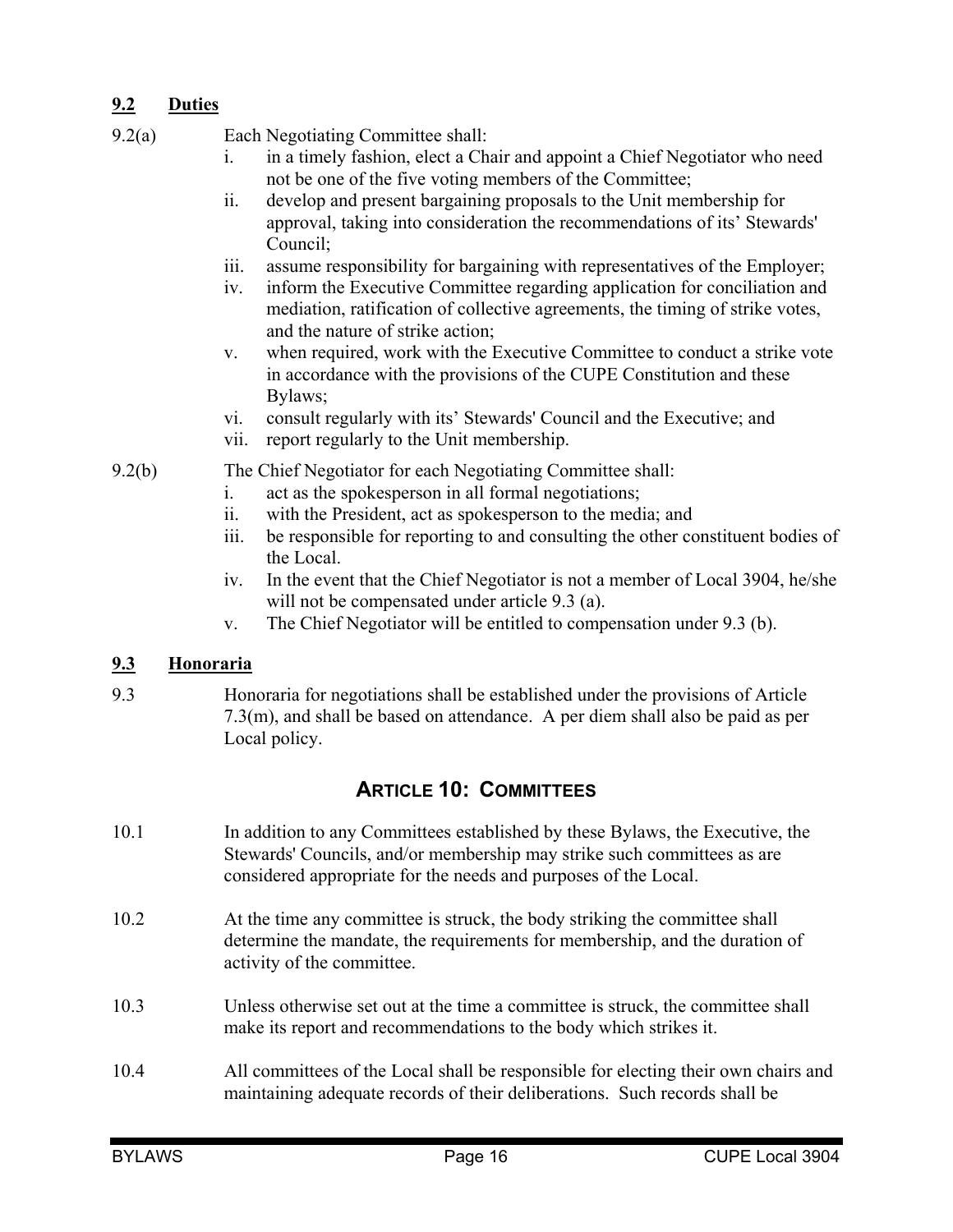transmitted to the Local Secretary who shall ensure that they are kept on file at the Local office.

## **ARTICLE 11: TRUSTEES**

## **11.1 Composition**

- 11.1(a) The Local shall have three (3) Trustees, one of whom shall be elected by the membership at each Annual General Meeting.
- 11.1(b) Any member in good standing of the Local at the time of election may be elected to the office of Trustee.
- 11.1(c) The term of office for all Trustees shall commence at the rise of the meeting at which s/he was elected and shall continue for three (3) years or until a successor has been elected and installed. Where a Trustee's position is vacant, a by-election to fill the office for the remainder of the term shall be held at the general meeting subsequent to the position being vacated.

## **11.2 Duties**

The Trustees shall:

- 11.2(a) exercise general supervision over the property of the Local;
- 11.2(b) supervise the audit of the books and accounts of the Treasurer by the Local's auditors;
- 11.2(c) examine the books and records of the Secretary and Treasurer and inspect or examine all properties, bonds, and all other assets of the Local at least half-yearly;
- 11.2(d) report (with or without recommendations) to the next regular meeting of the Local following the end of each half year on:
	- i. the condition of the funds and accounts;
	- ii. whether all monies paid out were properly authorised;
	- iii. the number of members in good standing, the number initiated, expelled or suspended, admitted or withdrawn; and
	- iv. such other information as they may deem necessary to the efficient and honest administration of the Local; and
- 11.2(e) in accordance with the provisions of the National Constitution, complete all necessary forms and reports and transmit them, together with the report required by the provisions of Article 11.2(d) herein, to the National Secretary-Treasurer.

## **ARTICLE 12: DELEGATES**

## **12.1 Selection**

12.1(a) Upon recommendation by the Executive Committee under the provisions of Article 7.3(k), a general membership meeting shall determine the size of Local delegation to be sent to the National Convention of the Union and to the conventions/councils/meetings of all other bodies to which the Local is affiliated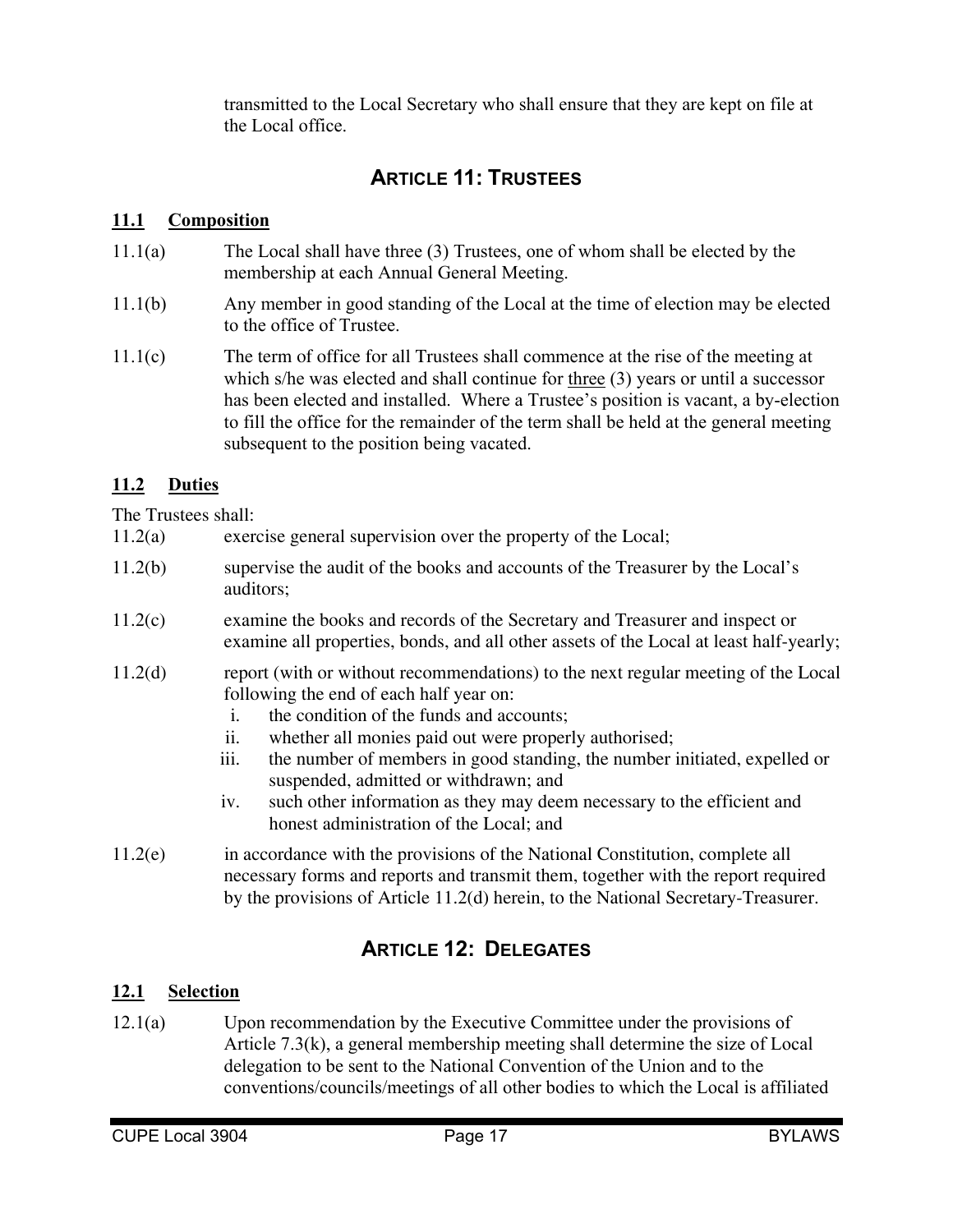and to whose conventions/councils/meetings the Local is entitled  $-$  and chooses  $$ to send voting delegates.

- 12.1(b) Except for the President's option as provided for by Article 7.4(j), all delegates and alternates shall, where possible, be elected at the Annual General Meeting.
- 12.1(c) Where a position remains unfilled subsequent to the membership meeting at which it was scheduled to be filled, or where a delegate or alternate elected pursuant to the provisions of this Article is unable to attend a convention, council, or meeting to which the Local has chosen to send voting delegates, the President may appoint any member in good standing to fill the vacant position(s).

#### **12.2 Remuneration**

- 12.2(a) Delegates at the conventions held outside the Greater Toronto Area shall be paid transportation expenses (at economy, tourist or coach rates), a *per diem* allowance established under the provisions of Article 7.3(l), and an amount equal to any loss of salary incurred by attendance a the convention.
- 12.2 (b) Delegates at the conventions held within the Greater Toronto Area shall be paid a *per diem* allowance established under the provisions of Article 7.3(l), and an amount equal to any loss of salary incurred by attendance a the convention.

## **12.3 Duties**

- 12.3(a) Delegates shall represent the concerns and views of the Local to the body whose meeting they are attending. Where the Local has not taken a position on items being considered, the delegation shall attempt to achieve consensus within the delegation and vote accordingly.
- 12.3(b) Each delegation shall appoint an official reporter who shall be required to report at each membership meeting of the Local on the proceedings of any meetings attended and the positions taken by Local delegates.

## **ARTICLE 13: ELECTIONS**

#### **13.1 Eligibility**

- 13.1 (a) Elections shall take place at the Annual General Meeting, and as otherwise provided herein.
- 13.1(b) Except as expressly prohibited elsewhere in these Bylaws, any member in good standing shall have the right to stand for election for any position within the Local.
- 13.1(c) Except as provided by Article 13.1(d), any member in good standing shall have the right to nominate or second the nomination of any member in good standing for any position.
- 13.1(d) For the election of Unit-designated positions, only members of the designated bargaining unit may stand for office, nominate, second nominations, or vote.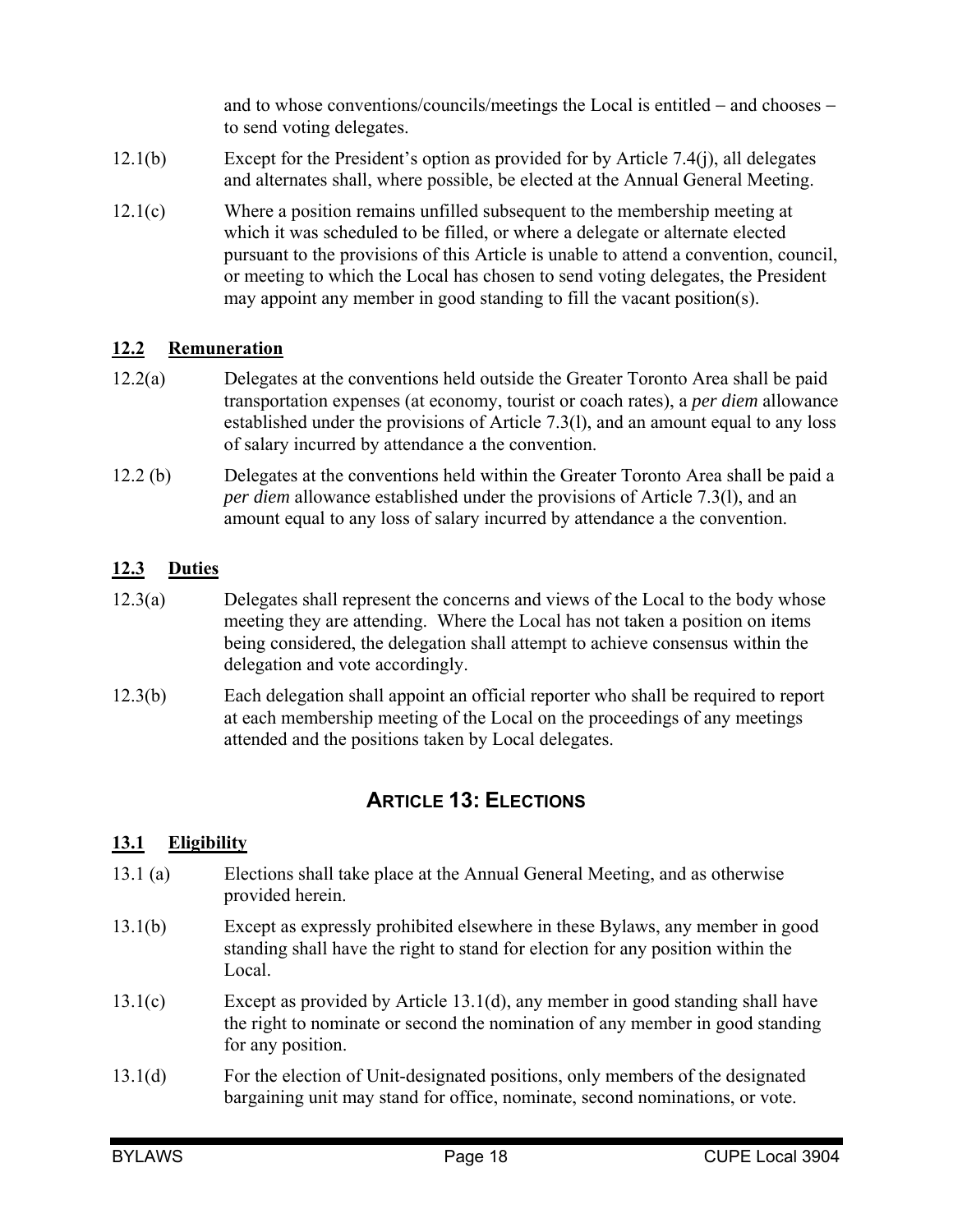13.1(e) Except as provided for by Articles 7.4(f), 8.1(b), 8.3(a), 9.1(b) and 9.1(c), no member may hold more than one elected position at the same time.

#### **13.2 Nominations**

- 13.2(a) Nominations for positions on the Executive Committee and for the Trustees shall be open as soon as a vacancy occurs and as of 15 February in the year of regular elections. Eligible electors shall receive a minimum of fourteen (14) days written notice of any meeting at which elected positions will be filled.
- 13.2(b) Nominations may be submitted to the Vice-President Communications in writing on a dated form signed by the nominator and seconder (both members in good standing) which clearly indicates the name and department of each of the nominee, nominator and seconder; and upon which the nominee has indicated, by his/her signature, acceptance of the nomination. Such form(s) shall be attached to form part of the minutes of the meeting at which the nomination(s) was/were received.
- 13.2(c) Members not in attendance at a meeting where nominations are open may be nominated for a position, provided that their acceptance of the nomination is submitted in writing to the Vice-President Communications prior to the membership meeting pursuant to the provisions of Article 13.2(b) herein. At least one of the nominator, seconder or candidate must be present at the meeting.
- 13.2(d) The Chair of the meeting shall advise the members present of the positions to be filled, the members already nominated (if any) for those positions, and shall call for further nominations. Nominations from the floor do not require a seconder. The Chair will accept no nomination without first ascertaining that the member nominated accepts the nomination. The Chair shall call three times for nominations for each position. After third call, and hearing no further nominations, the Chair shall declare nominations closed for that position.

## **13.3 Elections**

- 13.3(a) Where only one valid nomination is received for a position, the member nominated shall be declared elected by acclamation. Where more than one valid nomination exists at the close of nominations, an election for that position shall be conducted by secret ballot.
- 13.3(b) Where an election is to be conducted, the membership shall appoint a Returning Officer to conduct it. No candidate, nominator, or seconder for a contested position may serve as returning officer.
- 13.3(c) Each candidate in a contested election shall be entitled to speak for three (3) minutes or such other time as the meeting, by majority vote, shall determine.
- 13.3(d) Each candidate shall be entitled to appoint one (1) scrutineer to observe the distribution, counting, and destruction of ballots.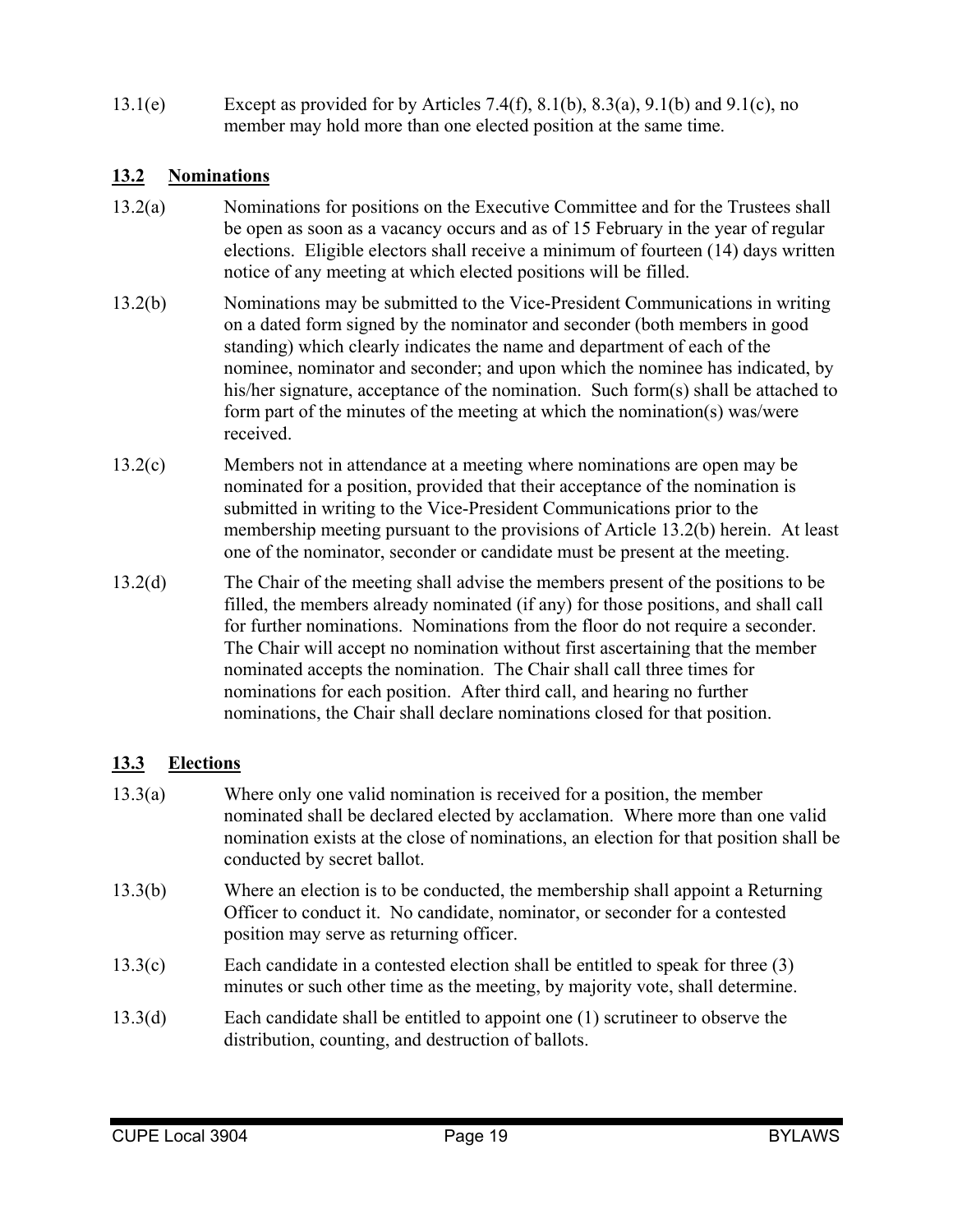- 13.3(e) At the conclusion of the speeches of the candidates for the position to be elected, the Returning Officer shall issue ballots to those members in good standing who are present and eligible [pursuant to the provisions of Article 6.3 (b)] to vote for the position being filled. Voting by proxy is not permitted.
- 13.3(f) After collecting the ballots, the Returning Officer shall count the ballots and advise the meeting Chair of the number of ballots cast, and the name of the candidate receiving the highest number of votes cast. The Chair shall declare such candidate elected.
- 13.3(g) The ballots shall be destroyed by the Returning Officer immediately following the declaration by the Chair.
- 13.3(h) Voting to fill one office shall be conducted and completed, and recounts dealt with, before balloting may begin to fill another office.
- 13.3(i) Where positions remain unfilled subsequent to the membership meeting at which they were scheduled to be filled, they shall be filled when possible in accordance with the provisions of Article 13.4.

## **13.4 Vacancies**

- 13.4(a) Should any member of the Executive Committee, Stewards' Council, Negotiating Committee or Trustees resign, the Executive Committee shall declare her or his position vacant, and it shall be filled at the next membership meeting, in the manner outlined in this Article.
- 13.4(b) Should any member of the Executive Committee, Stewards' Council, Negotiating Committee or Trustees fail to attend three (3) consecutive regular meetings without a reason acceptable to the body on which s/he sits, the Executive Committee may declare her or his position vacant, in which case it shall be filled at the next membership meeting, in the manner outlined in this Article.
- 13.4(c) The Executive Committee may appoint any member in good standing to fill a vacant position *pro tem* until such time as a membership meeting takes place.

## **ARTICLE 14: RATIFICATION & STRIKE VOTES**

#### **14.1 Ratification Votes**

- 14.1(a) In the event that the Negotiating Committee recommends acceptance of a Unit Collective Agreement, the Executive Committee shall convene a meeting of members in that Unit in accordance with the provisions of Article 6.6.
- 14.1(b) Notice of the Unit membership meeting shall include a synopsis of the tentative agreement and a statement from the Negotiating Committee explaining its recommendation of acceptance.
- 14.1(c) The Unit membership meeting shall be held *in camera*, to facilitate candid discussion of the tentative agreement by the Negotiating Committee and the affected members.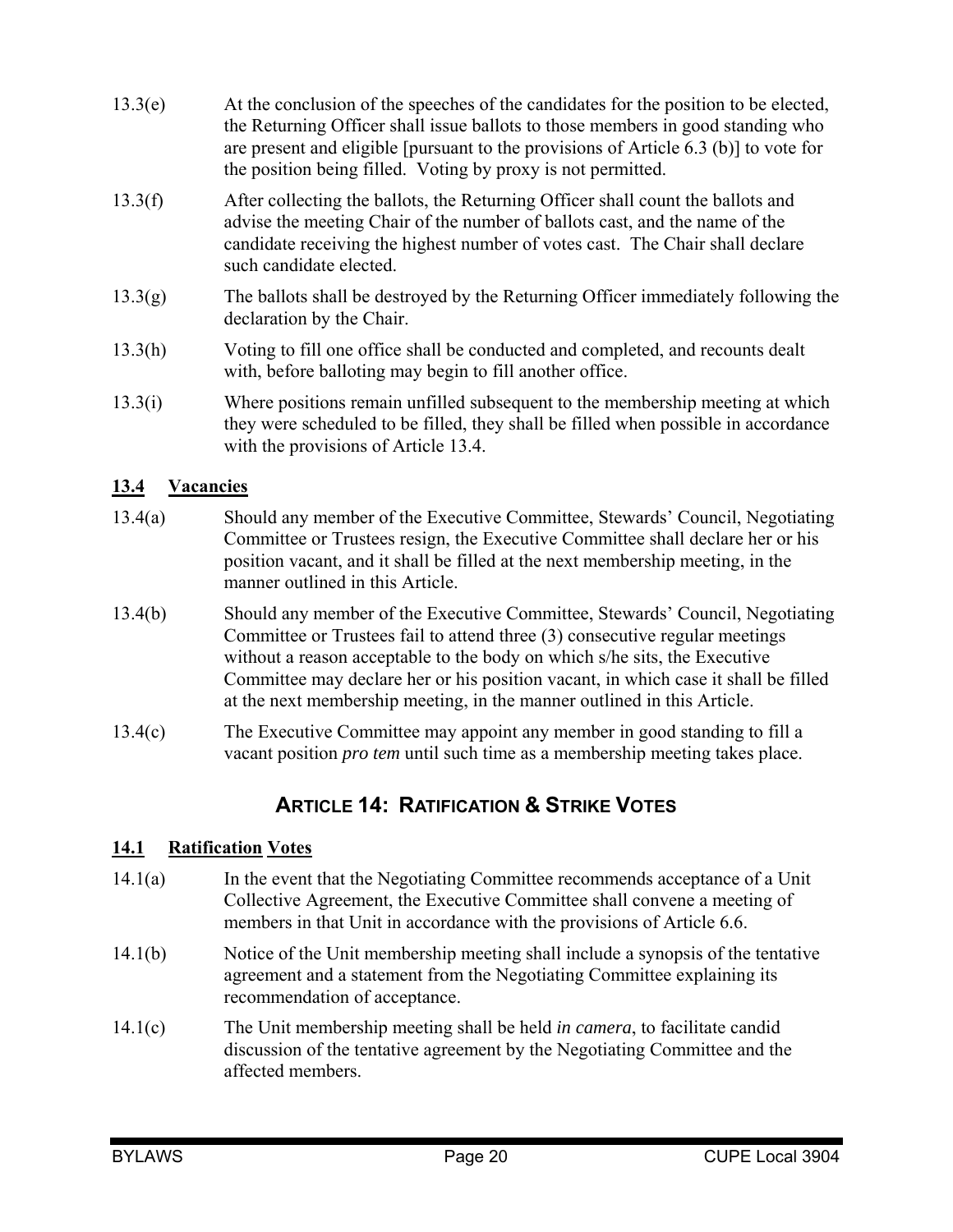- 14.1(d) The Unit membership meeting shall elect a Returning Officer to conduct the Ratification Vote and two scrutineers to assist the Returning Officer in counting the ballots.
- 14.1(e) The Returning Officer shall establish polling hours additional to those provided for in Article 14.1(g) and, in so doing, shall attempt to accommodate the schedules of members in the respective Unit.
- 14.1(f) One ballot shall be issued to every eligible member who registers during polling hours and the marked ballots shall be deposited in a sealed ballot box provided for that purpose.
- $14.1(g)$  Upon adjournment of the meeting, the polls shall open and voting shall begin by secret ballot. Polls shall remain open until every member in attendance has had a chance to vote.
- 14.1(h) The Returning Officer and scrutineers shall count the ballots. A majority of votes cast shall decide the Ratification Vote.
- 14.1(i) The decision shall be communicated to the membership within twenty-four (24) hours of the ballots being counted.
- 14.1(j) The conduct of any Ratification Vote shall conform to all relevant legislation.
- 14.1(k) The Returning Officer shall ensure that the ballots are kept in a safe place until the next General Membership Meeting, at which s/he shall present a motion to destroy the ballots.

## **14.2 Strike Votes**

- 14.2(a) Where the Executive decides to conduct a Unit Strike Vote, it shall convene a meeting of members in that Unit in accordance with the provisions of Article 6.6.
- 14.2(b) Notice of the Unit membership meeting shall include a statement from the Executive explaining the reasons for the recommendation for a strike vote.
- 14.2(c) The Unit membership meeting shall be held *in camera* and shall deal only with issues surrounding the strike vote.
- 14.2(d) The Unit membership meeting shall elect a Returning Officer to conduct the Strike Vote and two scrutineers to assist the Returning Officer in counting the ballots.
- 14.2(e) The Returning Officer shall establish polling hours additional to those provided for in Article  $14.2(g)$  and, in so doing, shall attempt to accommodate the schedules of members in the respective Unit.
- 14.2(f) One ballot shall be issued to every eligible member who registers during polling hours and the marked ballots shall be deposited in a sealed ballot box provided for that purpose.
- 14.2(g) Upon adjournment of the meeting, the polls shall open and voting shall begin by secret ballot. Polls shall remain open until every member in attendance has had a chance to vote.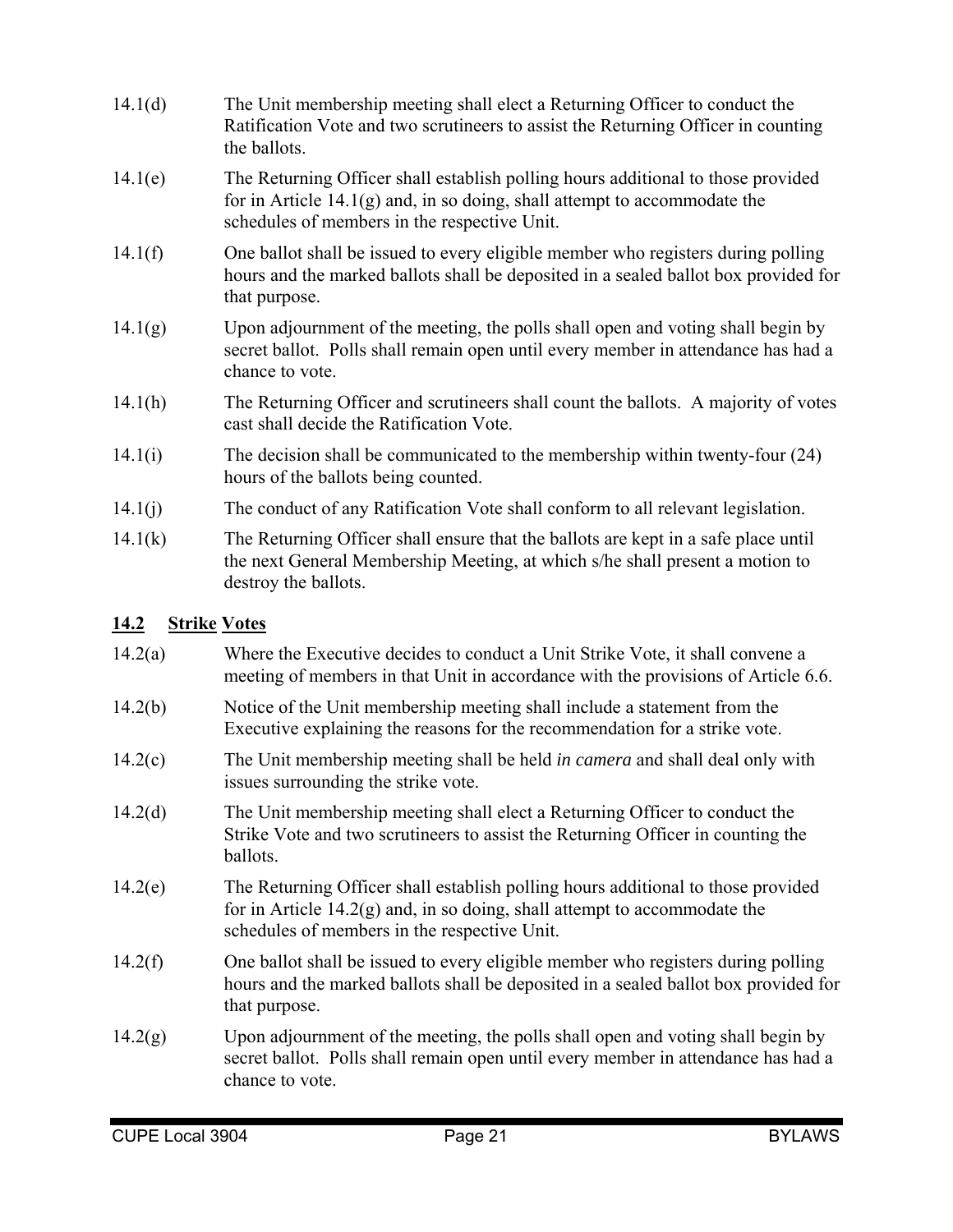- 14.2(h) The Returning Officer and scrutineers shall count the ballots. A majority of votes cast shall decide the Strike Vote.
- 14.2(i) The decision shall be communicated to the membership within twenty-four (24) hours of the ballots being counted.
- 14.2(j) The conduct of any Strike Vote shall conform to all relevant legislation.
- 14.2(k) The Returning Officer shall ensure that the ballots are kept in a safe place until the next General Membership Meeting, at which s/he shall present a motion to destroy the ballots.

## **ARTICLE 15: DUES AND ASSESSMENTS**

## **15.1 Union Dues**

Each member of the Local shall pay such union dues as are determined from time to time by the Executive, and approved by the membership in accordance with Article 7.3(d), except as provided in Article 16.4.

## **15.2 Special Assessments**

- 15.2(a) Each member shall pay, in addition to dues, any special assessment as determined by the Local from time to time when special circumstances warrant as provided for in the CUPE Constitution.
- 15.2(b) Where the Executive believes a special assessment is required, it shall give its reasons to, and obtain approval from, a General Membership Meeting called for that purpose.
- 15.2(c) The monies obtained from such assessment shall be used only for the purpose(s) of the assessment, except that any surplus shall be allocated to the Local Defence Fund.
- 15.2(d) Any special assessment ("additional monthly per capita tax") imposed by the National Union under the terms of the CUPE Constitution shall be immediately imposed upon Local members.
- 15.2(e) No special assessment except those imposed pursuant to Article 15.2(d) shall be imposed on the members of the Local unless such assessment has been approved by a two-thirds majority of the votes cast at a General Membership Meeting called for that purpose in the manner herein prescribed, and has been approved by the National President.

## **ARTICLE 16: LOCAL DEFENCE FUND**

## **16.1 Generation**

A Local Defence Fund, composed of an amount generated from a set percentage of members' salaries, and deducted from the dues receipts of the Local, shall be kept, in non-equity investments, in a separate account at a credit union or other chartered, government-insured financial institution, according to the direction of the membership.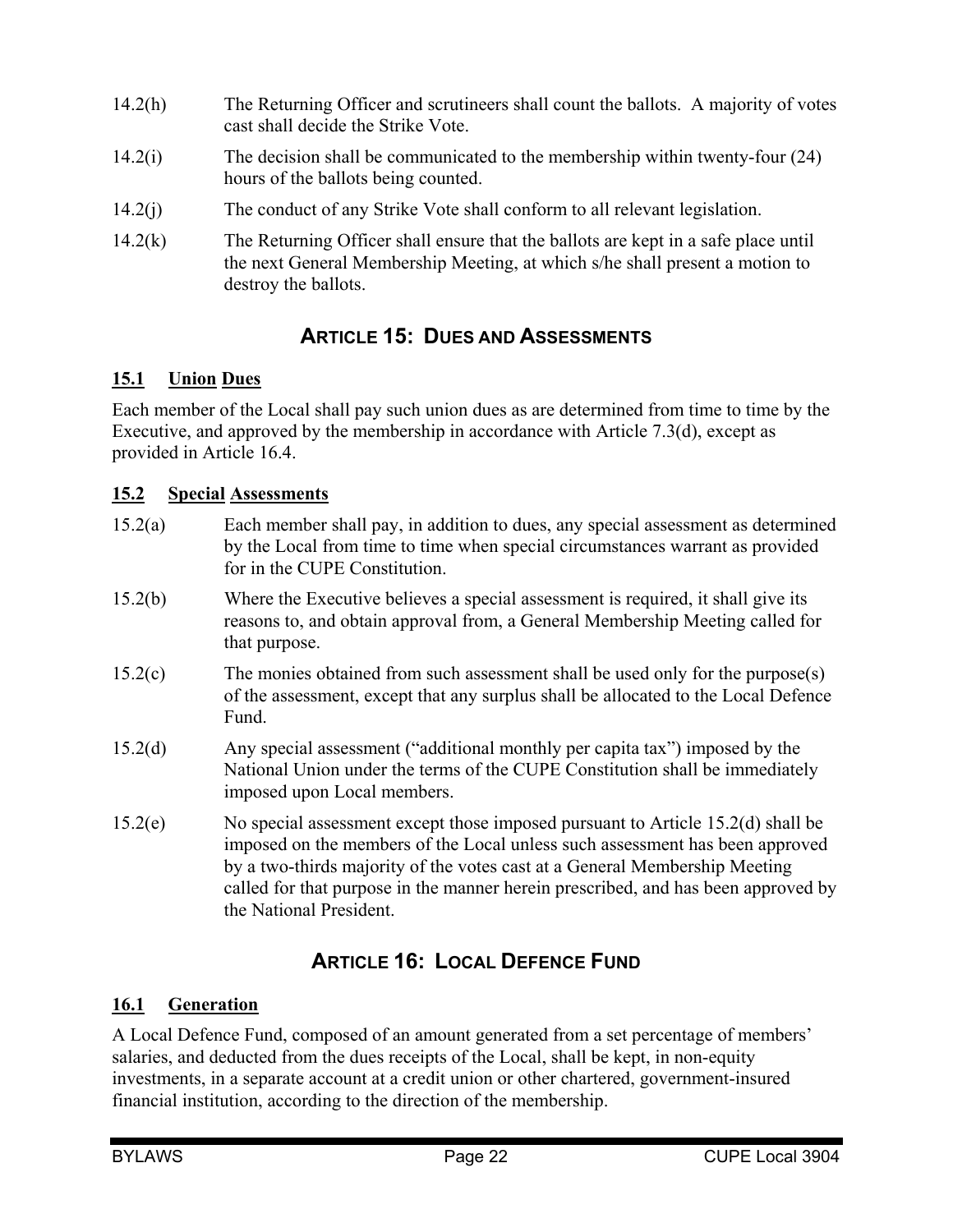## **16.2 Monitoring**

The Executive Committee shall be responsible for monitoring the Local Defence Fund, and shall have the authority to move the Local Defence Fund investment between membership meetings where the Executive deems such change to be warranted or prudent. Any such change shall be ratified by the membership at the next general meeting.

## **16.3 Expenditures**

Expenditures from the Local Defence Fund shall be in accordance with the Local Strike Policy and shall only be made as follows:

- 16.3(a) Beginning on the date of termination of a Collective Agreement, the Executive Committee, in consultation with the Negotiating Committee, shall be authorised to spend up to \$20,000.00 from the Local Defence Fund to prepare for a possible strike.
- 16.3(b) In addition to the amount authorised by Article 16.3(a), where so approved by a General Meeting, and not more than once in any fiscal year, the Executive Committee may spend up to \$25,000 from the Local Defence Fund for special projects or campaigns related to negotiating support in preparation for a possible strike.
- 16.3(c) In addition to any amounts authorised by Articles 16.3(a) and 16.3(b), the Executive Committee may authorise the payment of all expenses relating to grievances and arbitrations to an amount not to exceed the interest on the Local Defence Fund in the previous fiscal year.
- 16.3(d) Where the Local commences strike action, the expenditures necessary to conduct the strike shall be made from the Local Defence Fund.

## **16.4 Deposits**

The percentages of members' salaries which is deducted for deposit in the Local Defence Fund shall be as follows:

16.4(a) When the balance in the Local Defence Fund is less than \$50,000, 0.3% of members' salaries shall be deposited from each dues receipt. 16.4(b) When the balance in the Local Defence Fund is from \$50,000 to \$149,999.99, 0.2% of members' salaries shall be deposited from each dues receipt. 16.4(c) When the balance in the Local Defence Fund is from \$150,000 to \$360,000.00, 0.125% of members' salaries shall be deposited from each dues receipt. 16.4(d) When the balance in the Local Defence Fund reaches \$400,000, the Local shall automatically reduce dues by 0.1% of members' salaries, and the Local shall notify the Employer of the change in the dues rate as soon as possible. When the balance in the Local Defence Fund subsequently falls below \$250,000, the Local shall resume depositing monies in the Fund as per this Article, and membership dues shall automatically increase as required by Article 16.4(a) through (d) above.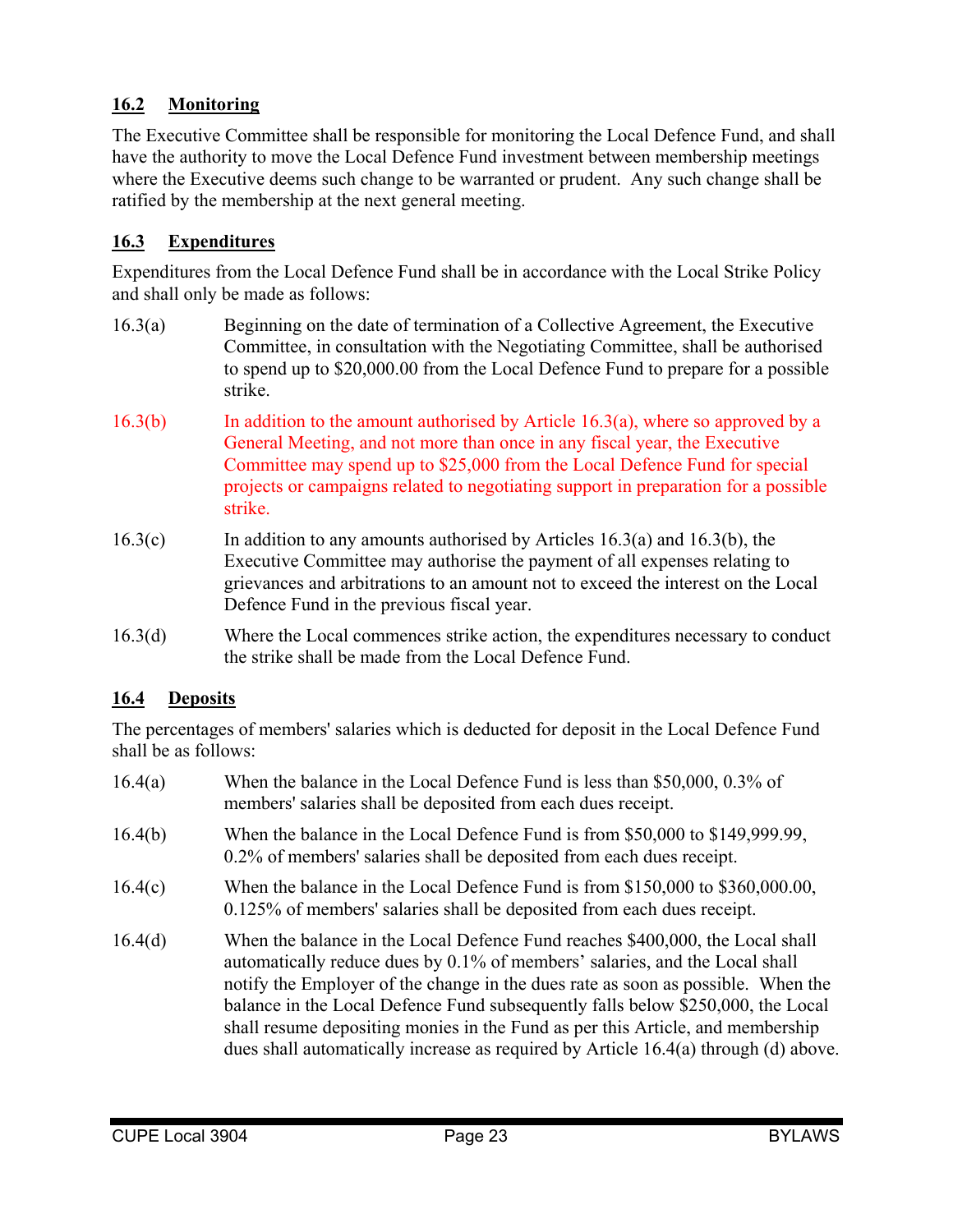$16.4(e)$  For the purpose of calculating the amount to be deposited in the Local Defence Fund, the balance in the Local Defence Fund shall be understood to mean the total of all cash, assets, and investments in the Local Defence Fund on the day the Local dues receipt is received.

## **16.5 Interest**

Interest generated from the Local Defence Fund shall remain in the Fund.

## **ARTICLE 17: STRIKES**

- 17.1 Where the decision to commence strike action has duly been made in accordance with the manner herein prescribed, and so ordered, every member shall endeavour to support the strike.
- 17.2 Every member shall conform with the strike policy of the Local.
- 17.3 Every member shall comply with the directions and/or instructions issued by the Executive Committee during the period of the strike.
- 17.4 Every member shall, at all times, act in accordance with the law, and shall perform no illegal act in person or in concert during the period of the strike.
- 17.5 The Local strike policy shall be available at all times in the Local office, and shall, at an appropriate time before commencing a strike, be distributed widely among the membership.
- 17.6 Changes to the strike policy shall only be made in the manner set out for changes to these Bylaws in Article 19.

## **ARTICLE 18: CHARGES AGAINST MEMBERS**

18.1 Charges against members may be made for the offences listed in Appendix B.VI of the Constitution of the Union and shall be dealt with in accordance with the provisions therein.

## **ARTICLE 19: AMENDMENTS TO THESE BYLAWS**

## **19.1 Notice for Amendments**

Notice of motion to amend these bylaws must be given either in the notice of the General Membership Meeting at which it is to be moved, or at the General Membership Meeting prior to the General Membership Meeting in which it is to be moved.

## **19.2 Executive Committee and Stewards' Council Amendments**

The Executive Committee and the Stewards' Councils may propose amendments to these Bylaws by submitting the exact wording of the proposed amendment to the Secretary. Where possible,